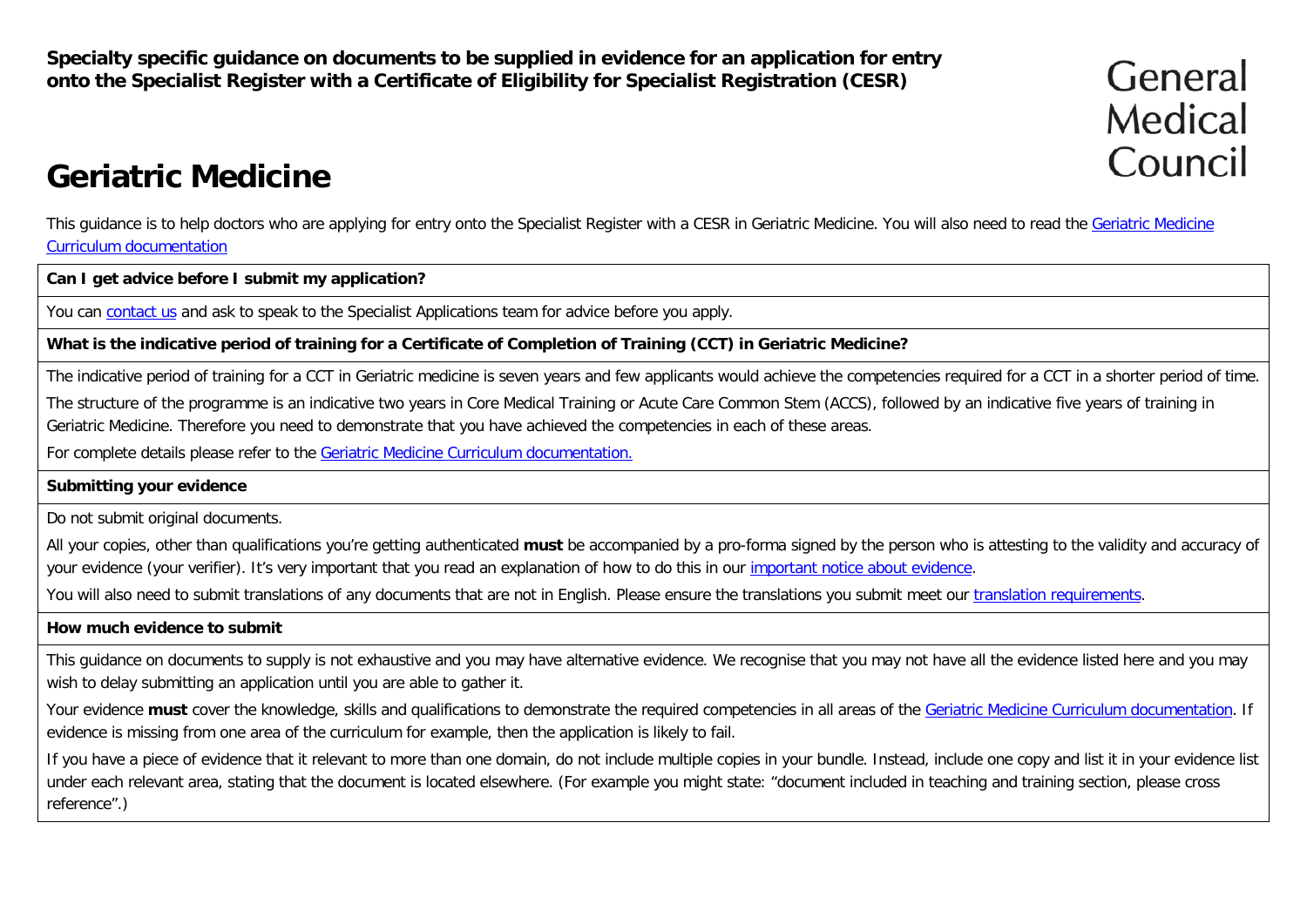| Evidence breakdown |                                            | It will help us to deal with your application more quickly if you make sure that you<br>send us only evidence that is directly relevant.                                                                                                                                                                                                                                                                                                                                                                                                                                                                                                                                                                                                        |
|--------------------|--------------------------------------------|-------------------------------------------------------------------------------------------------------------------------------------------------------------------------------------------------------------------------------------------------------------------------------------------------------------------------------------------------------------------------------------------------------------------------------------------------------------------------------------------------------------------------------------------------------------------------------------------------------------------------------------------------------------------------------------------------------------------------------------------------|
| 5%<br>20%<br>75%   | Domain 1<br>■Domain 2<br>■ Domains 3 and 4 | Our guidance on compiling your evidence will help you to decide what is relevant and<br>what is not. We recommend that you read it carefully.<br>Evidence that is more than five years old will be given less weight than more recent<br>evidence, so you may not need to include it. You shouldn't need to provide more than<br>around 800 - 1000 pages of evidence to demonstrate you meet the requirements of<br>the curriculum. The quality of your evidence will hold more weight in your application.<br>Types of evidence are divided into four different domains. We recommend that you<br>apportion the evidence you provide with your application as shown in the pie chart.<br>Domain 1: 75%<br>Domain 2: 20%<br>Domains 3 and 4: 5% |
|                    |                                            | It is important to note that you will not be able to compensate for shortfalls in your<br>evidence of training and experience in a particular area of the curriculum by providing<br>extra evidence in other areas.                                                                                                                                                                                                                                                                                                                                                                                                                                                                                                                             |

### **A message from the Specialist Advisroy Committee (SAC) in Geriatric Medicine**

Before making your application for CESR in Geriatric medicine you are encouraged to review this document in conjunction with the CCT curriculum in Geriatric medicine. You will need to ensure, through the documentary evidence you provide, that you have demonstrated equivalence to the standards set out in the curriculum.

Some of the common reasons why applications are unsuccessful include:

- 1. Core medical training competencies: CESR applications in Geriatric medicine need to demonstrate core medical knowledge and an application of this knowledge in practice. MRCP (UK) is the most effective was to demonstrate core medical knowledge; however this alone is not sufficient to demonstrate the breadth of core competencies. In order to demonstrate core competencies applicants need to provide:
- MRCP (UK) and evidence showing the application of core skills. This evidence could include supervised learning events (SLEs)/workplace based assessments (WPBAs), multisource feedback (MSF), quality improvement projects and direct observation of procedures (DOPS).

Or

• Evidence of rigorous evaluation of core knowledge and clinical skills either by examination or suitable alternative assessment (to the same level as MRCP (UK) or above) and evidence showing the application of core skills. This evidence could include supervised learning events (SLEs)/workplace based assessments (WPBAs), multisource

**This is the specialty specific guidance for Geriatric Medicine**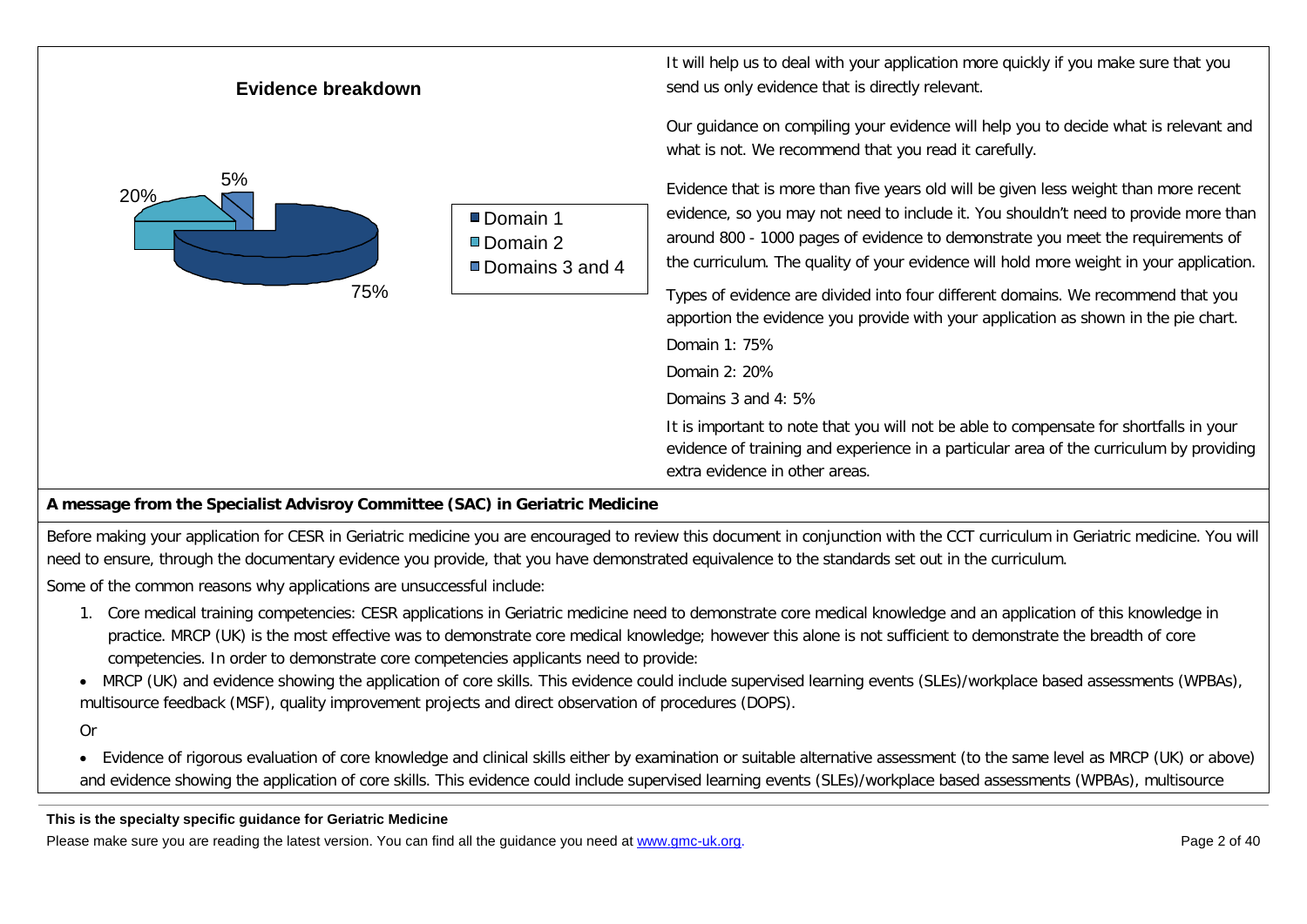feedback (MSF), quality improvement projects and direct observation of procedures (DOPS).

- 2. Failure to pass the Specialty Certificate Exam (SCE) in Geriatric Medicine
- 3. Lack of evidence of formal assessments
- 4. Submitting evidence from more than five years ago with no recent supplementary information
- 5. Failure to display evidence clearly it is vital that your evidence is well organised and clearly structured. You should clearly indicate where in your application the evidence referring to a particular competency can be found. As part of your application you should fill in column four of appendices A,B and C carefully and completely and submit it with your bundle of evidence

Please refer to APPENDIX [A,](#page-33-0) [B](#page-36-0) AND [C](#page-38-0) for further details of required competencies.

#### **Anonymising your evidence**

**It is important that you anonymise your evidence before you submit it to us. You must remove:**

- All patient identifying details
- Details of patients' relatives
- Details of colleagues that you have assessed, written a reference for, or who have been involved in a complaint you have submitted.

#### This includes:

- Names (first and last)
- Addresses
- Contact details such as phone numbers or email addresses
- NHS numbers
- Other individual patient numbers
- GMC numbers

The following details don't need to be anonymised:

- Gender
- Date of birth

#### **This is the specialty specific guidance for Geriatric Medicine**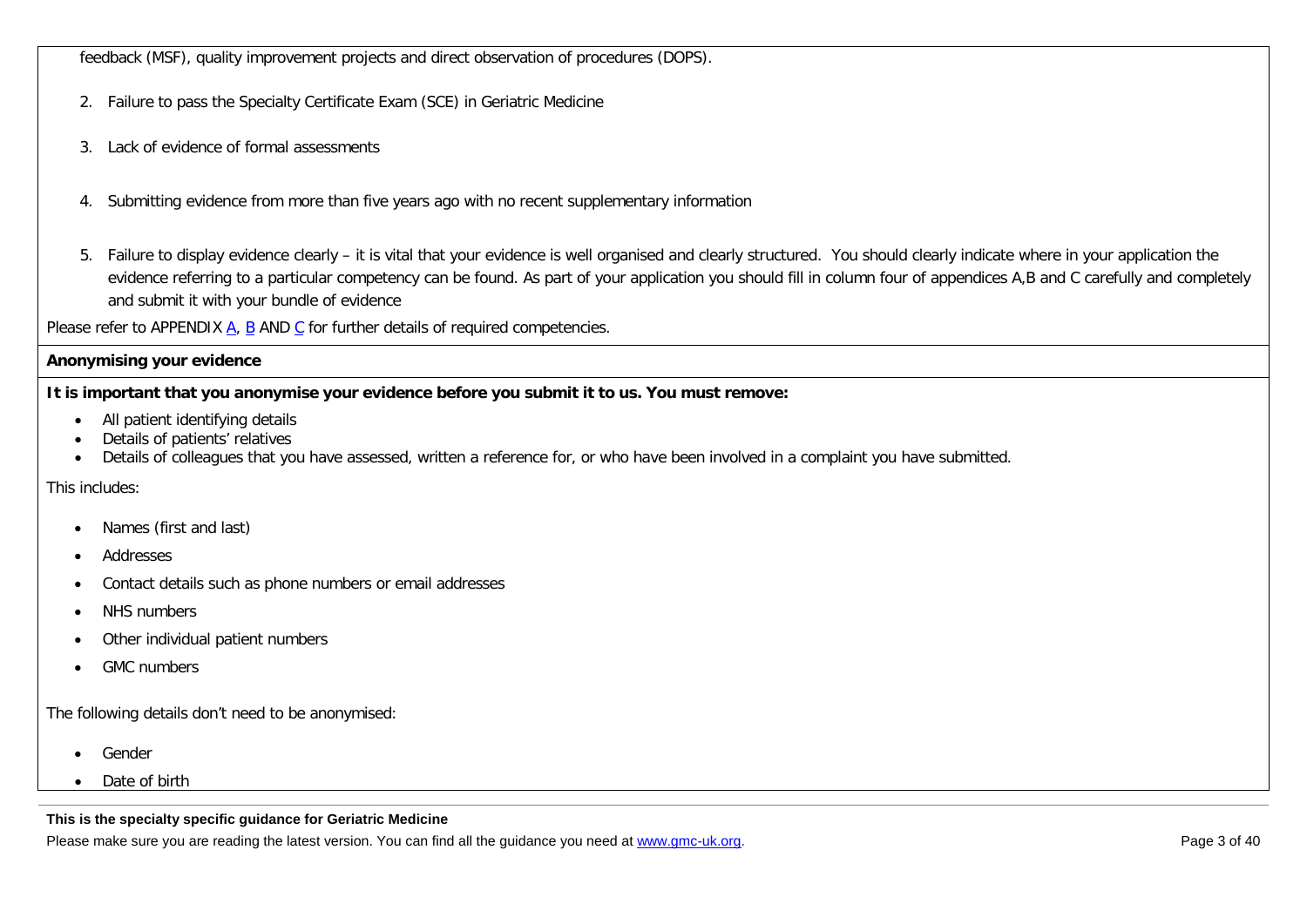It is your responsibility to make sure that your evidence has been anonymised. Evidence which has not been anonymised will be returned to you. More information can be found on our [website.](http://www.gmc-uk.org/doctors/24769.asp)

**This is the specialty specific guidance for Geriatric Medicine**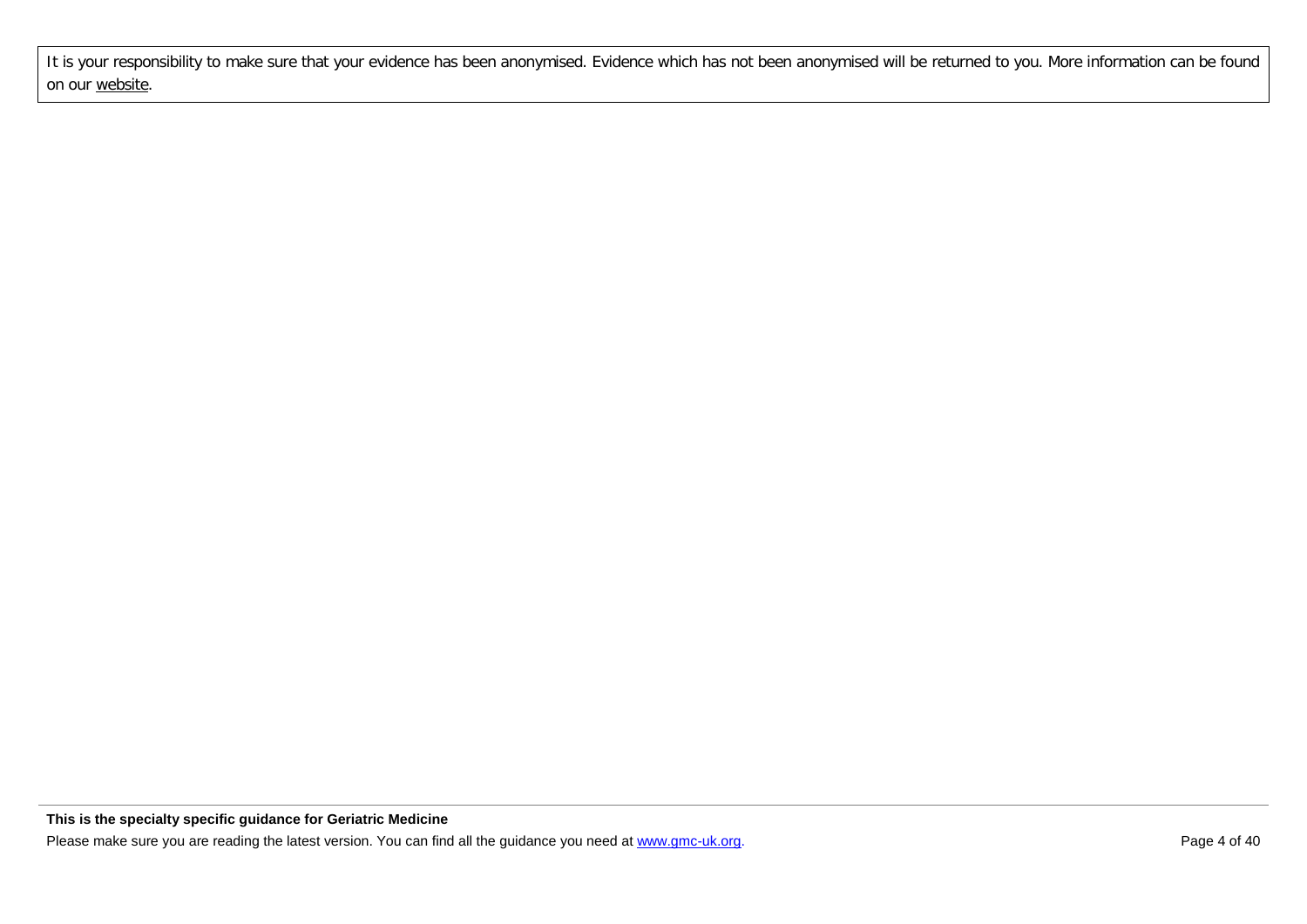## **Qualifications**

| Primary medical qualification (PMQ)                    | If you hold full registration with us, you do not need to submit your PMQ as we saw it when we assessed your<br>application for registration.                                                                                                                                                                                   |
|--------------------------------------------------------|---------------------------------------------------------------------------------------------------------------------------------------------------------------------------------------------------------------------------------------------------------------------------------------------------------------------------------|
|                                                        | If you do not hold registration, you will need to have your primary medical qualification independently<br>verified by ECFMG before we can grant you full registration with a licence to practise.                                                                                                                              |
|                                                        | You can find out more about primary source verification on our website.                                                                                                                                                                                                                                                         |
|                                                        | You only need to get your primary medical qualification verified by ECFMG. The rest of your evidence should be<br>verified in line with our quidance.                                                                                                                                                                           |
| Specialist medical qualification(s)                    | For College examinations the College may confirm details of any examinations you have undertaken.                                                                                                                                                                                                                               |
| Please provide an authenticated copy of any specialist | Applicants must demonstrate an appropriate test of knowledge to that required for the CCT which is the Specialty<br>Certificate Examination in Geriatric Medicine.                                                                                                                                                              |
| medical qualifications you hold.                       | The College has curricula and syllabi for the following:                                                                                                                                                                                                                                                                        |
|                                                        | A Competency Based Curriculum for Specialty Training in Geriatric Medicine.<br>$\bullet$                                                                                                                                                                                                                                        |
|                                                        | If your Specialist qualification is covered by this document then curricula/syllabi do not need to be submitted with<br>your application.                                                                                                                                                                                       |
|                                                        | There are no qualifications from outside Europe that enable automatic entry to the Specialist Register in any<br>specialty. An evaluation is made based on an applicant's whole career and therefore two applicants with the same<br>qualifications but different training and/or experience may not receive the same decision. |
|                                                        | Please list unsuccessful attempts at examinations (where you have not subsequently been successful) in the<br>application form.                                                                                                                                                                                                 |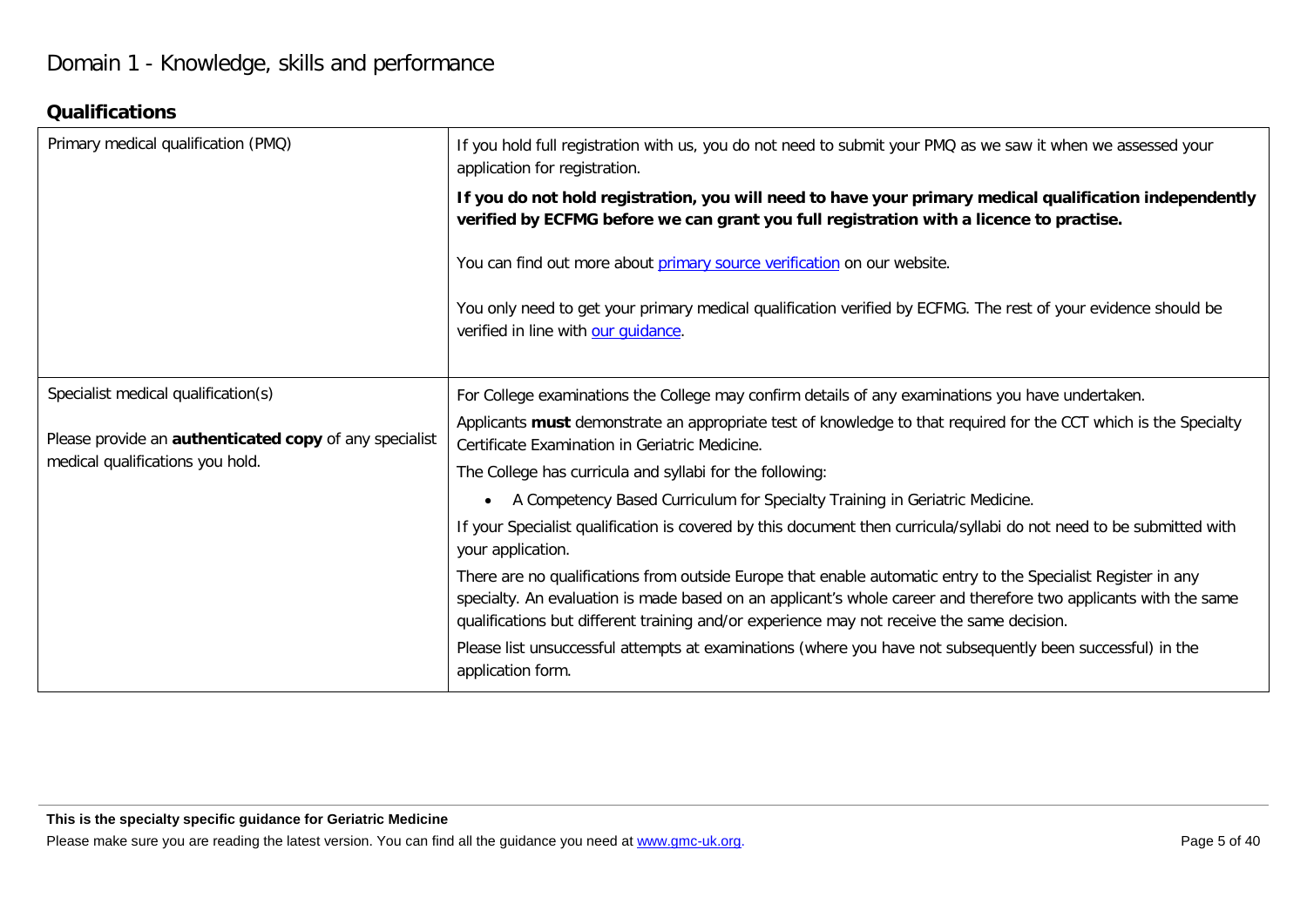| Curriculum or syllabus (if undertaken outside the UK)                                                  | Please provide a copy of your curriculum or syllabus.                                                                                                                                                                                                     |
|--------------------------------------------------------------------------------------------------------|-----------------------------------------------------------------------------------------------------------------------------------------------------------------------------------------------------------------------------------------------------------|
|                                                                                                        | This should include the requirements of the qualification and must relate to the specialty in which you are applying.<br>The curriculum or syllabus (including assessment methods) must be the one that was in place when you undertook<br>your training. |
|                                                                                                        | If a formal curriculum or syllabus (including assessment methods) is not available please provide a letter from the<br>awarding body outlining the content of the training programme or examination.                                                      |
|                                                                                                        | For qualifications, we will look to evaluate:                                                                                                                                                                                                             |
|                                                                                                        | where the curriculum covers areas of the CCT curriculum<br>$\bullet$                                                                                                                                                                                      |
|                                                                                                        | the complexity of the work undertaken                                                                                                                                                                                                                     |
|                                                                                                        | how examinations are evaluated or quality assured (external assessment).<br>$\bullet$                                                                                                                                                                     |
|                                                                                                        | The JRCPTB does not currently have any of documents relating to overseas training programmes and therefore<br>applicants must supply these.                                                                                                               |
| Specialist registration outside the UK                                                                 | This will demonstrate what is expected of a registrant by that authority and how your application for registration was                                                                                                                                    |
|                                                                                                        | evaluated.                                                                                                                                                                                                                                                |
| Please provide an authenticated copy of details of the<br>registration requirements of that authority. | The JRCPTB does not currently have any of documents relating to specialist registration outside the UK and<br>therefore applicants must supply these.                                                                                                     |
| Honours and prizes                                                                                     | Please provide copies of certificates or letters showing what the prize or honour was for, including the selection and<br>eligibility criteria and pool of eligible individuals.                                                                          |
|                                                                                                        | Where you have not provided evidence of success in an examination that is a requirement of the CCT curriculum,<br>evidence in this area may contribute to your demonstration of equivalent knowledge.                                                     |
| Other relevant qualifications and certificates                                                         | Please provide copies of certificates.<br>For example: degrees or diplomas in relevant areas such as management, business, IT, communication, education or<br>law.                                                                                        |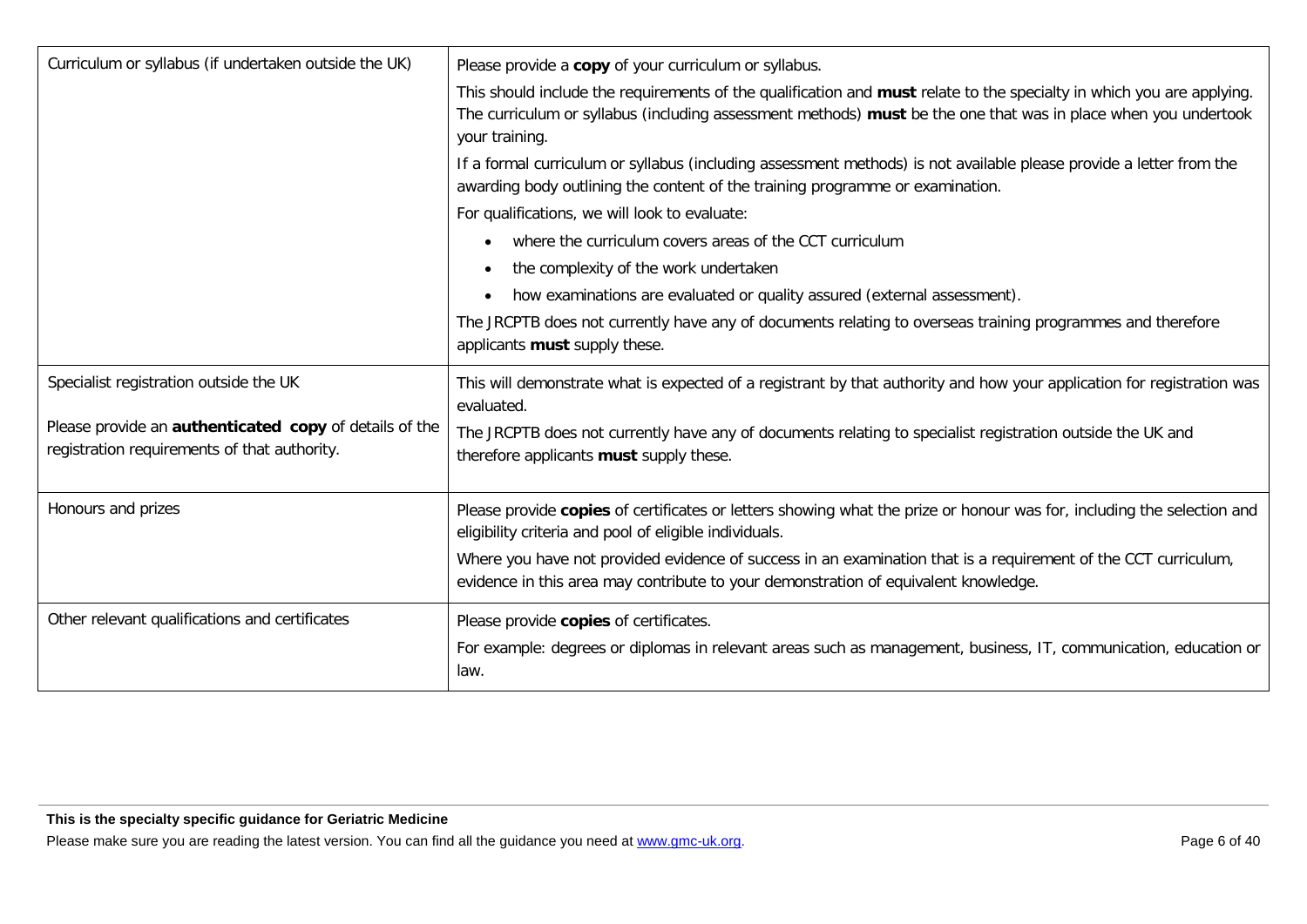## **Assessments and appraisals**

| Appraisals and assessments | <b>Appraisal</b>                                                                                                                                                                                                                                                                                                                                                                                                          |
|----------------------------|---------------------------------------------------------------------------------------------------------------------------------------------------------------------------------------------------------------------------------------------------------------------------------------------------------------------------------------------------------------------------------------------------------------------------|
|                            | All applicants must submit evidence of engagement with the appraisal process. For non-training posts you should                                                                                                                                                                                                                                                                                                           |
|                            | provide evidence of ongoing evaluation of your performance.                                                                                                                                                                                                                                                                                                                                                               |
|                            | This may take the format of formal appraisals by the department head or line manager (clinical director, medical<br>director, professor).                                                                                                                                                                                                                                                                                 |
|                            | In the UK, a revalidation or appraisal portfolio would be appropriate (if it is completed retrospectively less weight will<br>be given to the information provided).                                                                                                                                                                                                                                                      |
|                            | For those applicants working in independent practice it is recommended that an annual appraisal for the last five<br>years is provided and summary documentation of this submitted with the application. Those working in a NHS or<br>managed environment should submit evidence of annual appraisals. Where an applicant is not based in the UK<br>alternative forms of appraisal are strongly advised.                  |
|                            | Alternative evidence may include letters (written at the time) commenting on your performance. In addition where<br>no formal appraisal or assessment forms are available you must provide information on the method of career review<br>or progression There are many different forms of assessment which form part of the various CCT curricula. Many of<br>these tools are available for those not in training to use. |
|                            | <b>Assessments</b>                                                                                                                                                                                                                                                                                                                                                                                                        |
|                            | Supervised learning events (SLEs) should be performed by a number of different appropriate assessors and include<br>structured feedback and action plans to aid personal development. Your evidence should include:                                                                                                                                                                                                       |
|                            | 30 Mini-CEX<br>$\bullet$                                                                                                                                                                                                                                                                                                                                                                                                  |
|                            | 30 CbDs                                                                                                                                                                                                                                                                                                                                                                                                                   |
|                            | 5 ACATs                                                                                                                                                                                                                                                                                                                                                                                                                   |
|                            | or equivalent                                                                                                                                                                                                                                                                                                                                                                                                             |
|                            | You should refer to the Geriatric Medicine ARCP decision aid, the common competencies (Appendix A) and the core<br>curriculum grid (Appendix B) for further information.                                                                                                                                                                                                                                                  |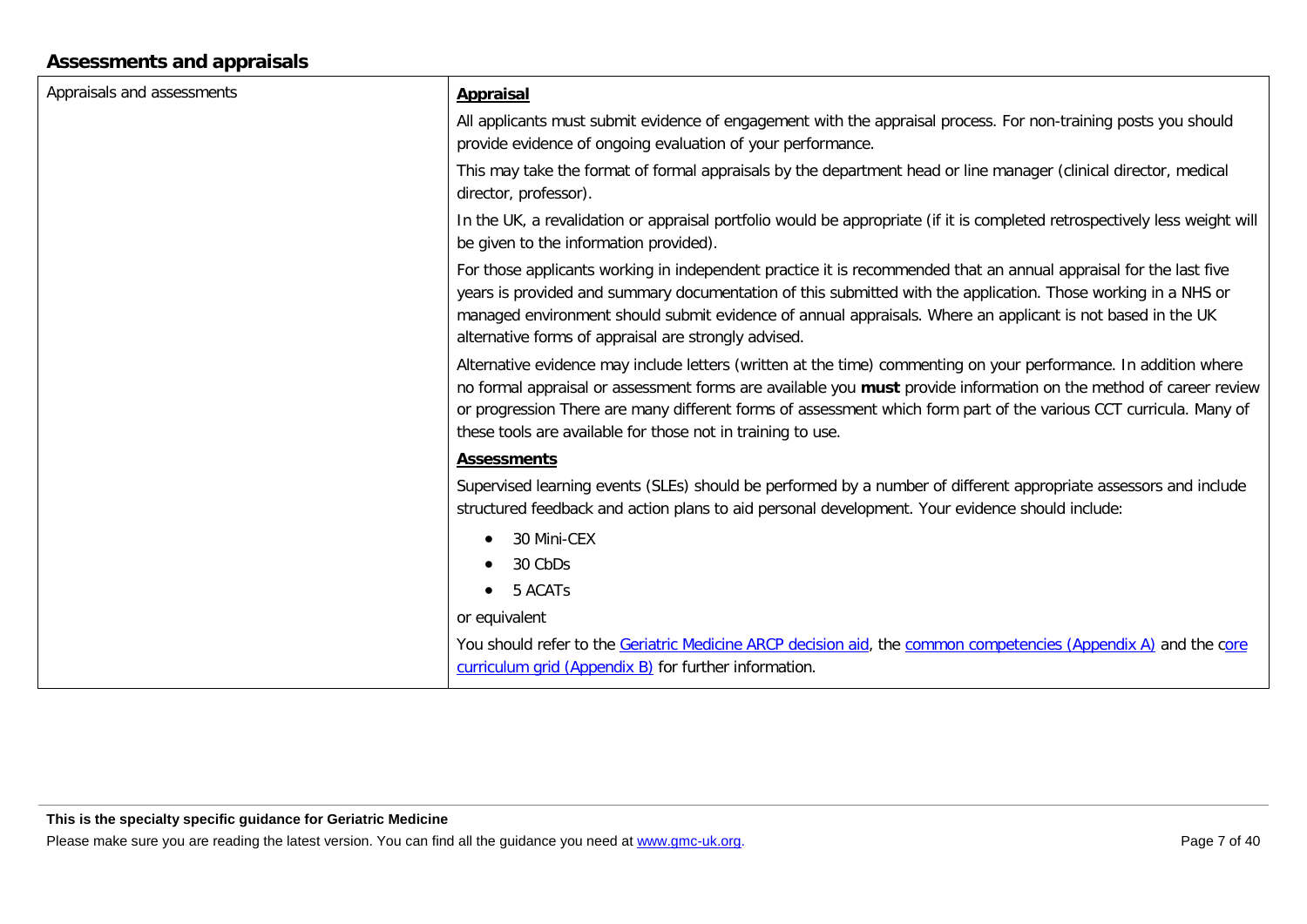| RITAs, ARCPs and training assessments   | Formal records of assessment have been in place in the UK since 1996 (for posts of Registrar, Specialist Registrar,<br>and Specialty Registrar). If you have undertaken training in the UK in these grades you should provide a copy of<br>your formal records. In addition if you held any of these approved training posts (except locum posts), please<br>provide evidence of your training number.                                                                                                                                                                            |
|-----------------------------------------|-----------------------------------------------------------------------------------------------------------------------------------------------------------------------------------------------------------------------------------------------------------------------------------------------------------------------------------------------------------------------------------------------------------------------------------------------------------------------------------------------------------------------------------------------------------------------------------|
|                                         | If you have undertaken training outside the UK you must provide evidence of formal periodic assessment during<br>your training, for each year of training undertaken This evidence must have been completed at the time the training<br>was undertaken (if it is completed retrospectively less weight will be given to the information provided). If you do<br>not supply formal assessment documents, you must provide the curriculum to demonstrate how you were assessed.<br>A detailed letter of verification from an educational supervisor would satisfy this requirement. |
|                                         | If that training was recognised by relevant authorities outside the UK please provide evidence and recognition<br>standards.                                                                                                                                                                                                                                                                                                                                                                                                                                                      |
|                                         | If areas for development were highlighted please provide evidence to demonstrate that you have subsequently<br>addressed them There are many different forms of assessment which form part of the CCT curriculum. Many of<br>these tools are available for those not in training to use, e.g. via e-portfolio use and structured educational<br>supervisor reports                                                                                                                                                                                                                |
| 360° and multi-source feedback          | You should submit a minimum of 2 completed Multi-Source Feedbacks, or equivalent. There should be a minimum of<br>12 raters, including 3 consultants and a mixture of other colleagues of all levels (peers, nursing, auxiliary staff,<br>patients, management). Ideally these would be in the form of multi-source feedback (MSF) assessment and patient<br>surveys, which are available on the UK e-portfolio and may be in the format of letters, references for posts applied<br>for etc.                                                                                     |
|                                         | Template forms for MSF are available on the JRCPTB website document library -<br>https://www.jrcptb.org.uk/document-library. Evidence from alternative systems used within the UK or overseas<br>based on a similar methodology will be considered and evaluated individually.                                                                                                                                                                                                                                                                                                    |
| Awards and discretionary points letters | You must provide copies of certificates and letters.                                                                                                                                                                                                                                                                                                                                                                                                                                                                                                                              |
| Personal development plans (PDP)        | For details of what to include please see NHS appraisal information                                                                                                                                                                                                                                                                                                                                                                                                                                                                                                               |
|                                         | You must also provide evidence of review of your PDP at appraisal. PDPs normally form part of your annual<br>appraisal system and you should submit them with appraisal documentation.                                                                                                                                                                                                                                                                                                                                                                                            |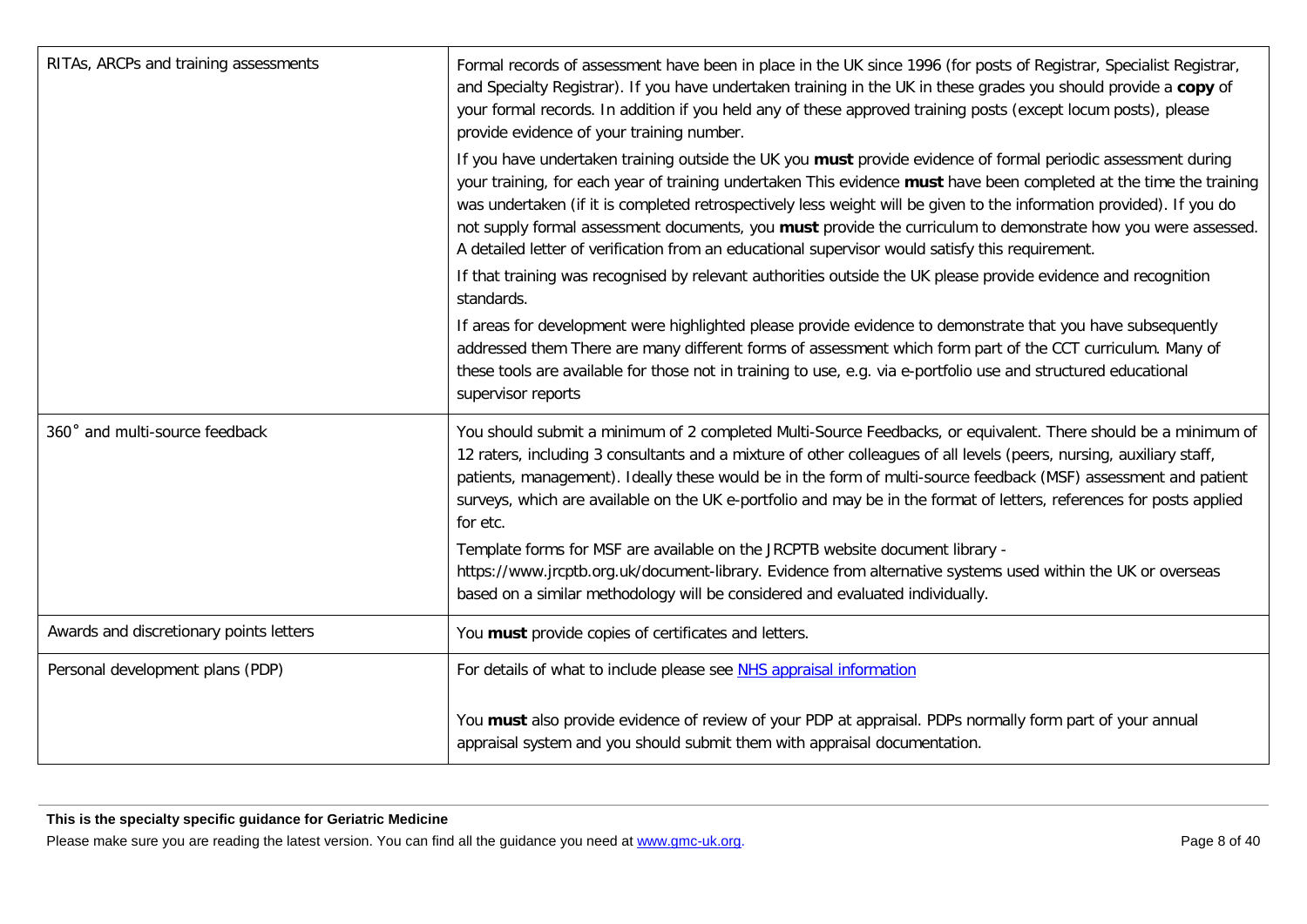### **Logbooks, records of daily clinical practice and portfolios**

The evidence you supply here **must** demonstrate that you have achieved **all** the requirements and competencies as set down in the CCT curriculum for your specialty.

Where you have, for a substantial period of time, worked in a specialised area, you should submit evidence that at one stage in your career you achieved the requirements and competencies of the curriculum for your specialty and that have maintained these skills. You will also need to provide evidence that your current specialised practice allows you to meet all of the requirements of [Good Medical Practice](http://www.gmc-uk.org/guidance/good_medical_practice.asp).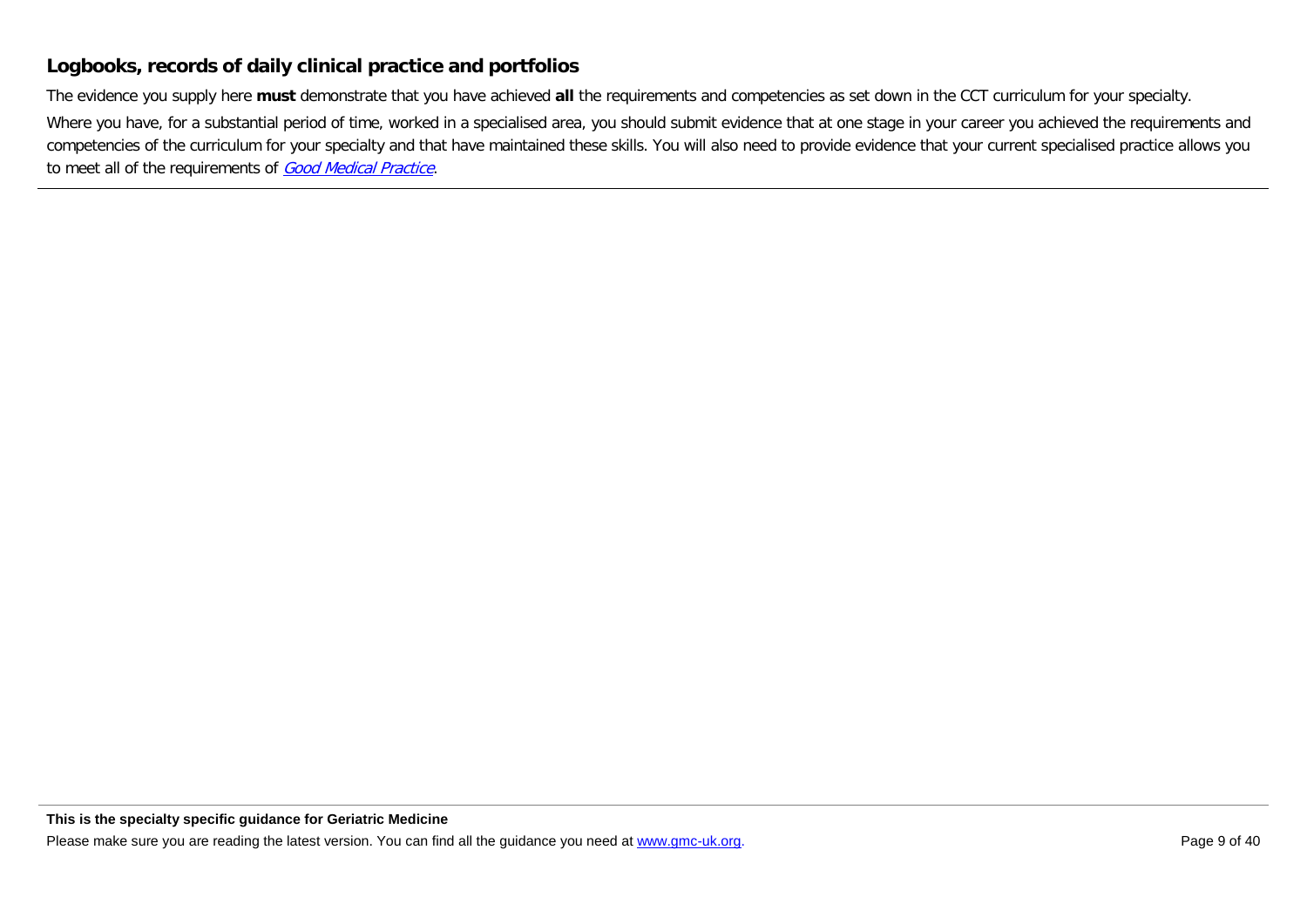#### Logbooks

**All patient names (first and last), contact details (including full address) and any patient ID numbers (such as NHS numbers or hospital numbers) must be removed from your evidence before you submit it to us.**

Photocopies of operating lists and theatre record books are not satisfactory evidence of procedures. If you did not complete a logbook at the time you undertook the procedures, you should create a logbook from the information you have. It should contain the following information:

- only procedures that you were personally involved in
- age and gender
- date of the procedure
- full name of the procedure
- your role in the procedure (assisted, performed personally, performed under direct supervision of someone more senior, supervised a junior)
- any critical incidents
- name of the hospital or clinic where procedure was performed
- outcomes data.

For guidance on the most appropriate format for your logbook please refer to www.jrcptb.org.uk where you can obtain a copy of the electronic logbook.

Keeping a logbook as part of everyday practise is recommended. Those who have not completed a log book as they have gone along and are unable to create one, as listed above, should provide educational supervisor reports, evidence of completed WPBAs and courses attended.

Those that have been working less than full time should demonstrate (normally through their log book) that they have undertaken pro rata duties including on-call and other out of hours commitments) required of their full-time colleagues.

It is important that these cover the full range of the curriculum demonstrating the breadth and depth of the specialty. This may mean that you have to go back further than 5 years, although evidence within the last 5 years will be given more weight. Please do not provide logbooks from more than 7 years ago.

All evidence in this area **must** be **anonymised** for individual patient data.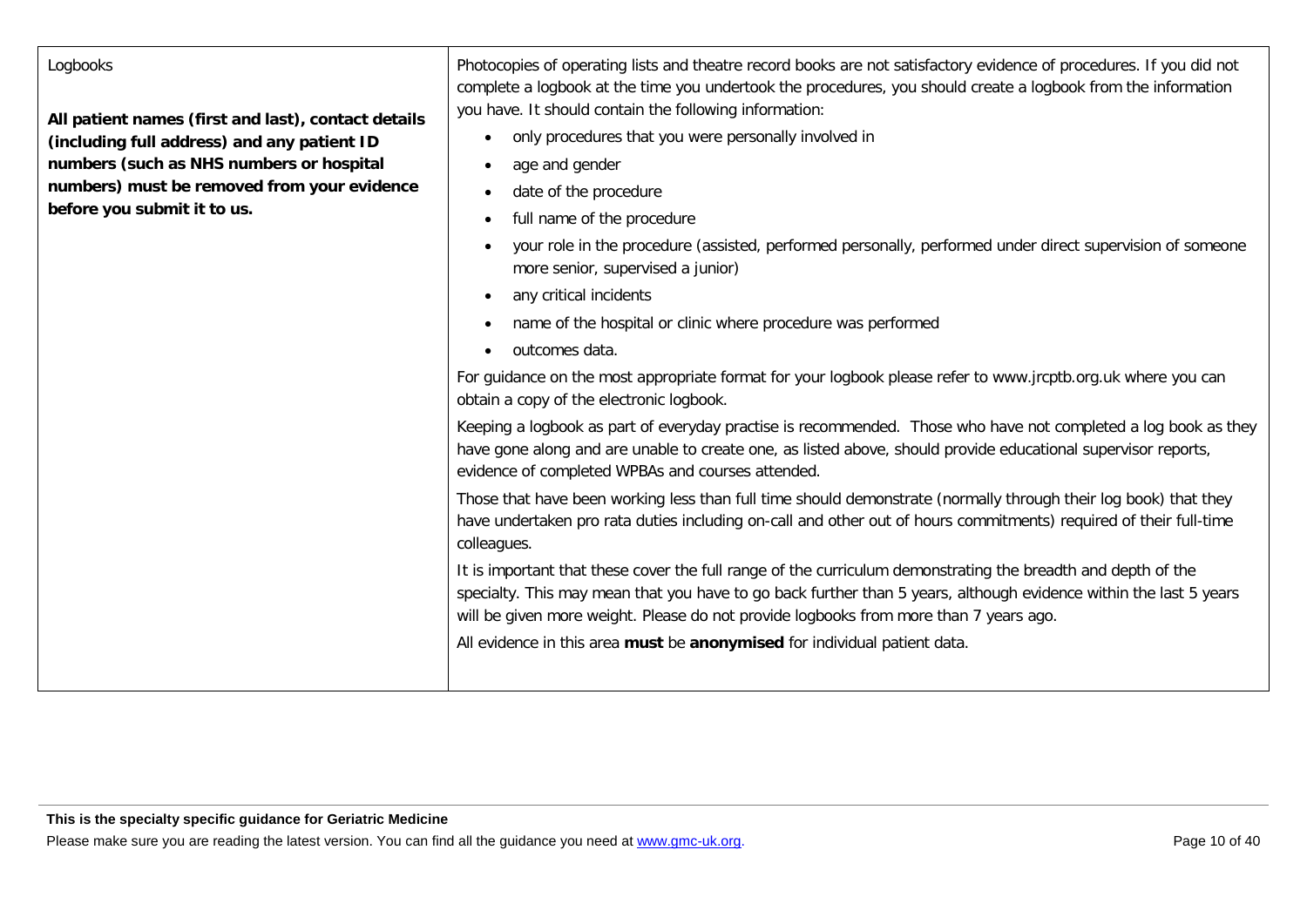| Consolidation, cumulative data sheets, summary lists<br>and annual caseload statistics<br>All evidence in this area must be anonymised for<br>individual patient data. | You should provide a summary of the total numbers for the various procedures listed in the logbook. This should be<br>completed annually and include your role in the procedure.<br>It is important that the logbooks cover the full range of the curriculum demonstrating the breadth and depth of the<br>specialty. This may mean that you have to go back further than five years. |
|------------------------------------------------------------------------------------------------------------------------------------------------------------------------|---------------------------------------------------------------------------------------------------------------------------------------------------------------------------------------------------------------------------------------------------------------------------------------------------------------------------------------------------------------------------------------|
| Medical reports                                                                                                                                                        | You should provide examples across the breadth of your practice following the Academy of Medical Royal Colleges<br>and NHS agreed format:                                                                                                                                                                                                                                             |
| All evidence in this area must be anonymised for<br>individual patient data.                                                                                           | Standards for the clinical structure and content of patient records<br>You can use these to demonstrate:<br>your involvement or role in cases<br>the types and complexity of cases you are involved in<br>your handling of patient paperwork<br>your respect and protection of confidential information<br>triangulation with logbook information.                                    |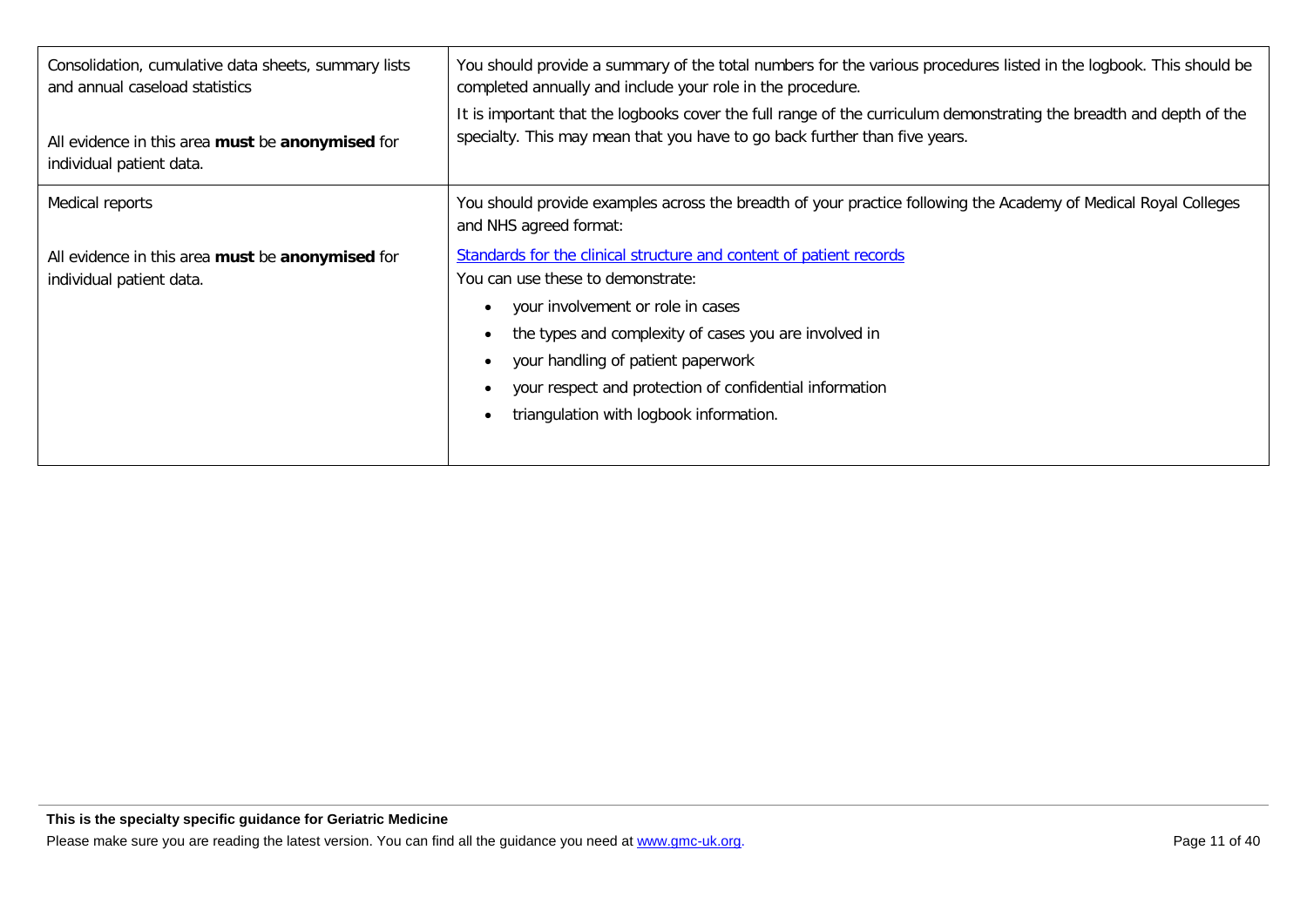| Case histories<br>All evidence in this area must be anonymised for<br>individual patient data.                               | Case histories that you provide should include:<br>dates<br>diagnosis<br>nature of your involvement in the management of the case<br>which curriculum competencies were involved.<br>You can use these to demonstrate:<br>your involvement or role in cases<br>the types and complexity of cases you are involved in<br>your handling of patient paperwork<br>your respect and protection of confidential information<br>٠<br>triangulation with logbook information.                                                                                                                                                                                                                                                                                                               |
|------------------------------------------------------------------------------------------------------------------------------|-------------------------------------------------------------------------------------------------------------------------------------------------------------------------------------------------------------------------------------------------------------------------------------------------------------------------------------------------------------------------------------------------------------------------------------------------------------------------------------------------------------------------------------------------------------------------------------------------------------------------------------------------------------------------------------------------------------------------------------------------------------------------------------|
| Referral letters discussing patient handling<br>All evidence in this area must be anonymised for<br>individual patient data. | Please provide a variety of copies of letters to cover all aspects of your work and to demonstrate the breadth of your<br>practice. This may include examples of letters:<br>requesting a second opinion<br>advising clinical colleagues or answering particular questions regarding patient management<br>from clinical colleagues regarding applicants involvement in patient management.<br>You can use these to demonstrate:<br>your involvement or role in cases<br>the types and complexity of cases you are involved in<br>٠<br>your relationship with your colleagues in other disciplines<br>your handling of patient paperwork<br>$\bullet$<br>your recognition of the limits of your professional competence<br>your respect and protection of confidential information. |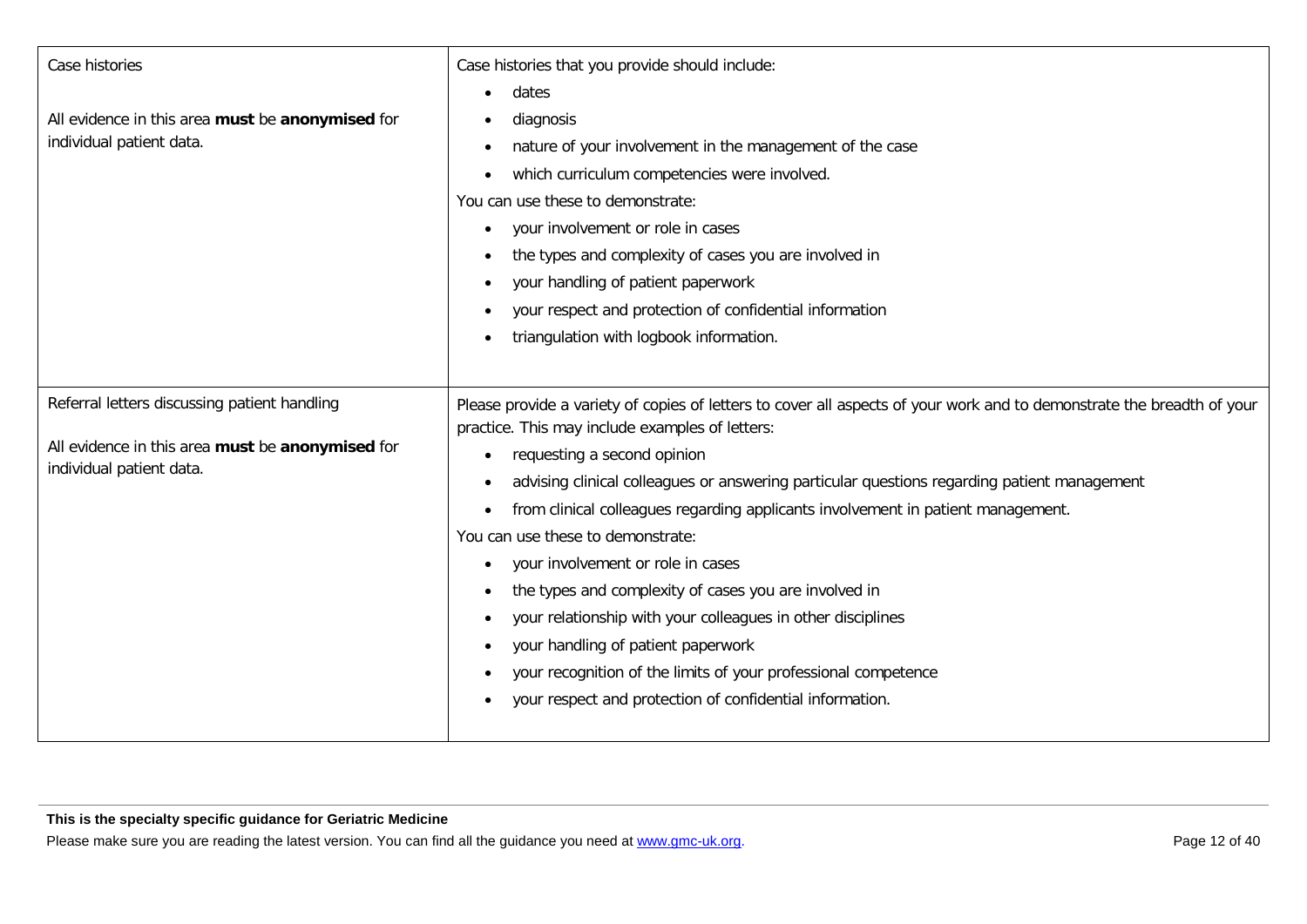| <b>Patient lists</b><br>All evidence in this area must be anonymised for<br>individual patient data. | You may wish to include copies of patient lists. You can use these to demonstrate:<br>your involvement or role in cases<br>$\bullet$<br>the types and complexity of cases you are involved in<br>your participation in teaching and training (where you are supervising a junior colleague)<br>$\bullet$<br>the volume of cases you undertake<br>$\bullet$<br>triangulation with rota, timetable and job plan information<br>$\bullet$<br>triangulation with logbook information. |
|------------------------------------------------------------------------------------------------------|-----------------------------------------------------------------------------------------------------------------------------------------------------------------------------------------------------------------------------------------------------------------------------------------------------------------------------------------------------------------------------------------------------------------------------------------------------------------------------------|
| Departmental (or trust) workload statistics and annual<br>caseload statistics                        | You can use these to demonstrate:<br>the size of the hospital in which you work<br>$\bullet$<br>the volume of work undertaken within your trust and the percentage that you undertake<br>$\bullet$<br>the range of work that you undertake and that is undertaken within your trust<br>$\bullet$<br>triangulation with logbook information<br>$\bullet$                                                                                                                           |
| Rotas, timetables and job plans                                                                      | Where you have undertaken a number of roles provide details for each post or role. You can use these documents to<br>demonstrate:<br>details of clinical and non-clinical duties you undertake<br>$\bullet$<br>your on-call commitment<br>$\bullet$<br>your participation in meetings and teaching<br>triangulation with logbook information.<br>$\bullet$                                                                                                                        |
| Courses relevant to curriculum                                                                       | You must provide evidence of the following:<br>Valid ALS certificate<br>Management training and leadership skills course<br>Teaching course certificate, or equivalent<br>Any overseas courses will be evaluated in line with UK courses.                                                                                                                                                                                                                                         |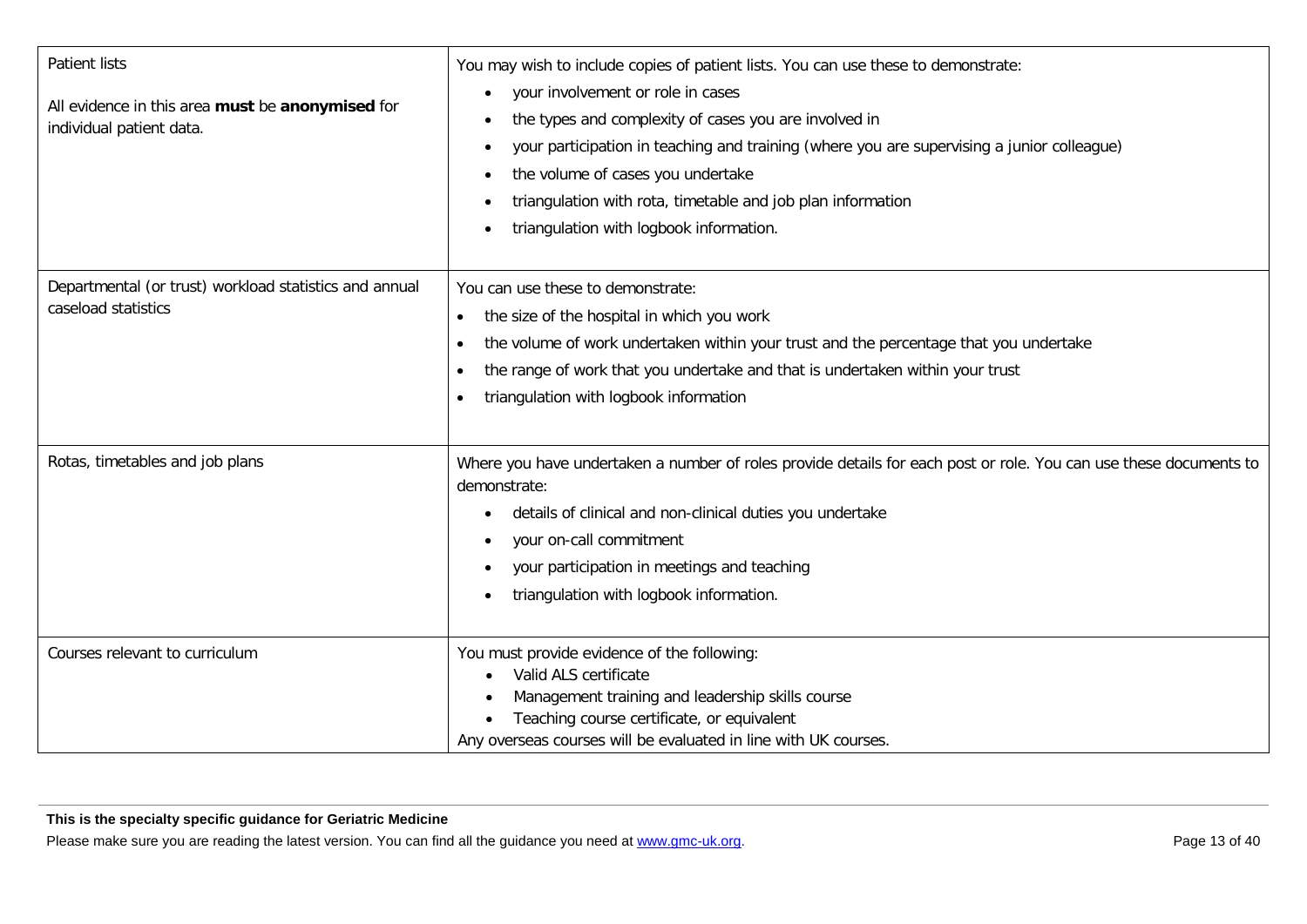| Portfolios (electronic or revalidation) | Do not submit your whole portfolio. You need to separate the evidence in it and submit that under the correct |
|-----------------------------------------|---------------------------------------------------------------------------------------------------------------|
|                                         | headings as set out in this guidance.                                                                         |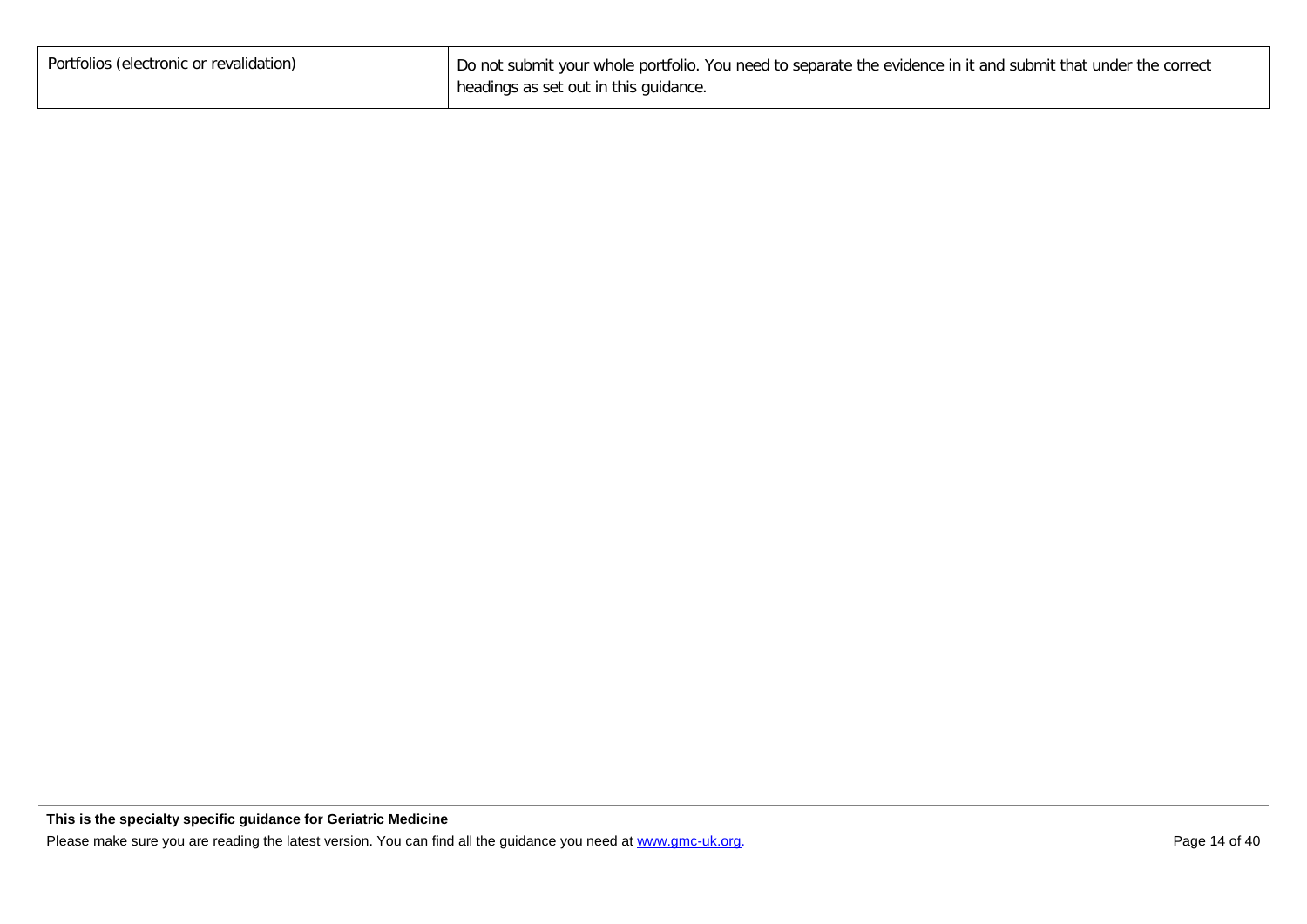## **Details of posts and duties (including both training and experience posts)**

| Employment letters and contracts of employment | The information in these letters and contracts must match your CV. They will confirm the following:<br>dates you were in post<br>post title, grade, training<br>type of employment: permanent, fixed term, or part time (including percentage of whole time equivalent).<br>The content should include evidence of the different work environments/settings defined in the curriculum. |
|------------------------------------------------|----------------------------------------------------------------------------------------------------------------------------------------------------------------------------------------------------------------------------------------------------------------------------------------------------------------------------------------------------------------------------------------|
| Job descriptions                               | These must match the information in your CV. They will confirm the following:<br>your position within the structure of your department<br>your post title<br>your clinical and non-clinical commitment<br>your involvement in teaching or training.<br>The content should include evidence of the different work environments/settings defined in the curriculum.                      |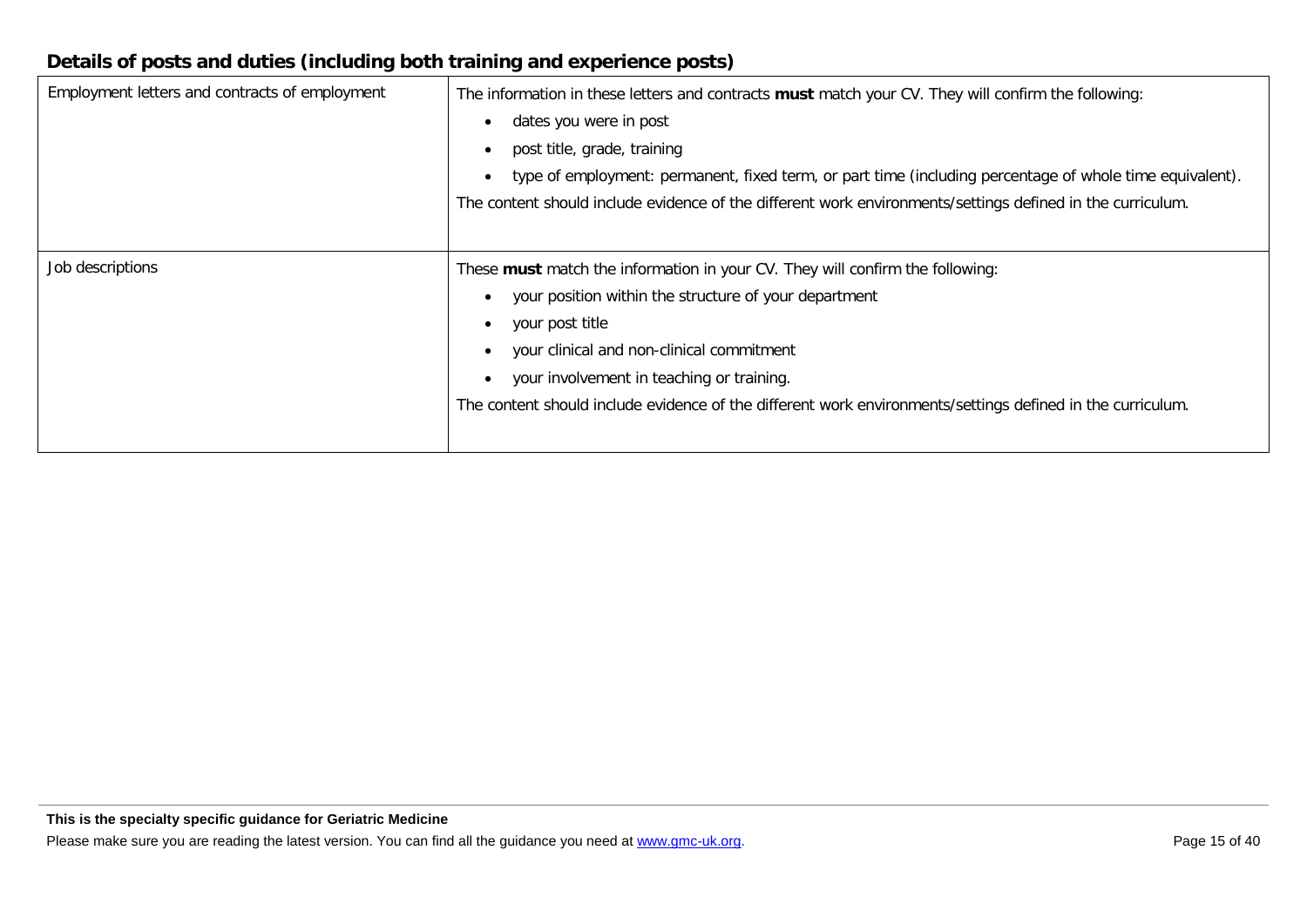| Job plans | Where you have undertaken a number of roles, provide details for each post or role. You can use these documents<br>to demonstrate: |
|-----------|------------------------------------------------------------------------------------------------------------------------------------|
|           | the main duties and responsibilities of the post<br>$\bullet$                                                                      |
|           | your out of hours responsibilities, including rota commitments                                                                     |
|           | that you have covered for colleagues' periods of leave                                                                             |
|           | any professional supervision and management of junior medical staff that you have undertaken                                       |
|           | your responsibilities for carrying out teaching, examination and accreditation duties                                              |
|           | your contribution to postgraduate and continuing medical education activity, locally and nationally                                |
|           | any responsibilities you had that relate to a special interest                                                                     |
|           | requirements to participate in medical audit and in continuing medical education                                                   |
|           | your involvement in research                                                                                                       |
|           | your managerial, including budgetary, responsibilities where appropriate                                                           |
|           | your participation in administration and management duties.                                                                        |
|           |                                                                                                                                    |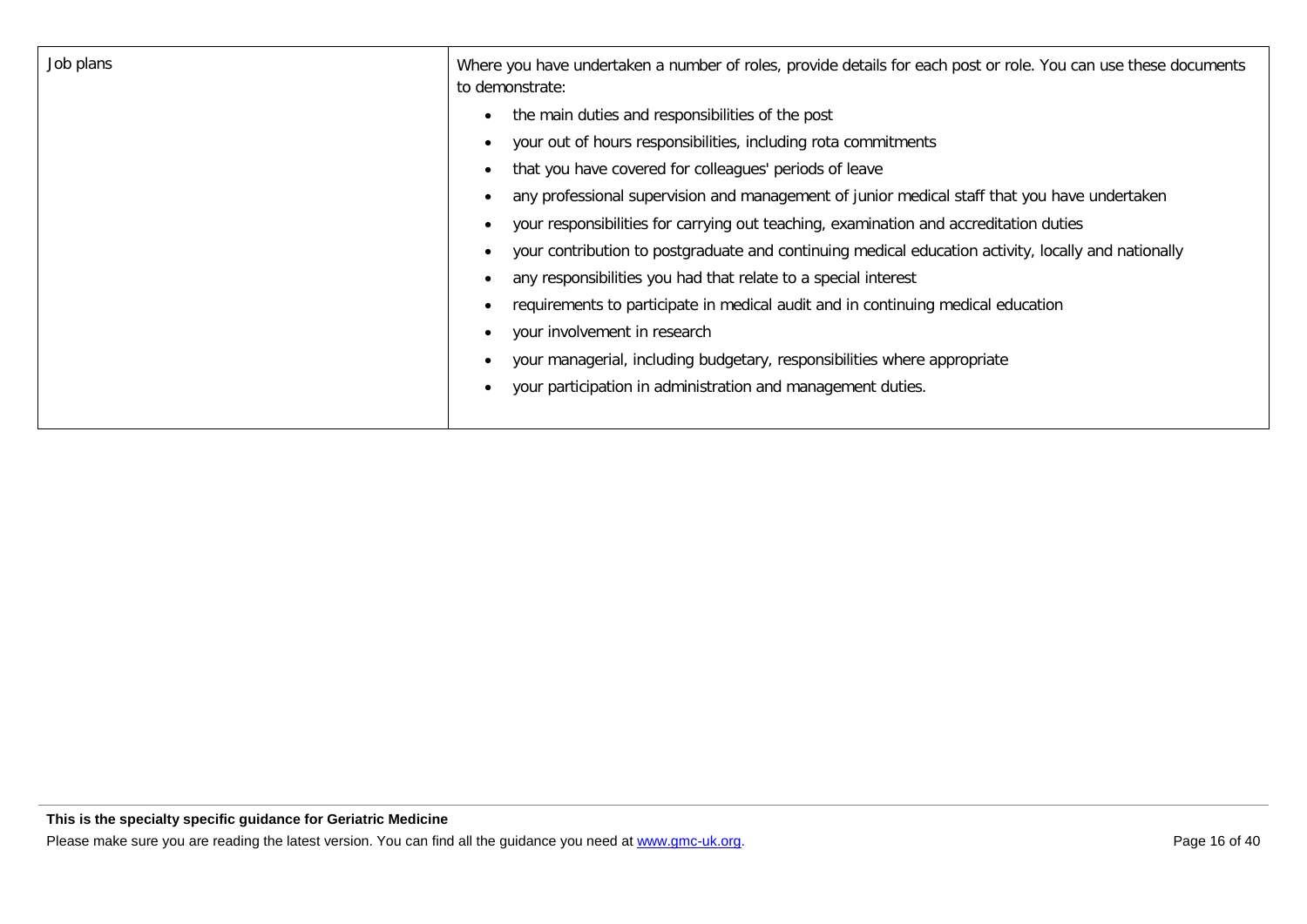## **Research, publications and presentations**

| Research papers, grants, patent designs | Please include any research relevant to your current practice.                                                 |
|-----------------------------------------|----------------------------------------------------------------------------------------------------------------|
|                                         | If the research is published - please submit the first page of the published paper.                            |
|                                         | If the research is not published - please provide a summary or abstract of the research.                       |
|                                         | Colleges may undertake web searches to check the information you provide.                                      |
|                                         | You can use these documents to demonstrate:                                                                    |
|                                         | the types and complexity of cases you are involved in<br>$\bullet$                                             |
|                                         | triangulation with logbook information                                                                         |
|                                         | training in research methodology and/or conduct research<br>$\bullet$                                          |
|                                         | working with colleagues (where research is joint or multi-disciplinary)<br>$\bullet$                           |
|                                         | Continuing Professional Development (CPD).<br>$\bullet$                                                        |
|                                         | Where you have not provided evidence of success in an examination that is a requirement of the CCT curriculum, |
|                                         | evidence in this area may contribute to your demonstration of equivalent knowledge.                            |
|                                         |                                                                                                                |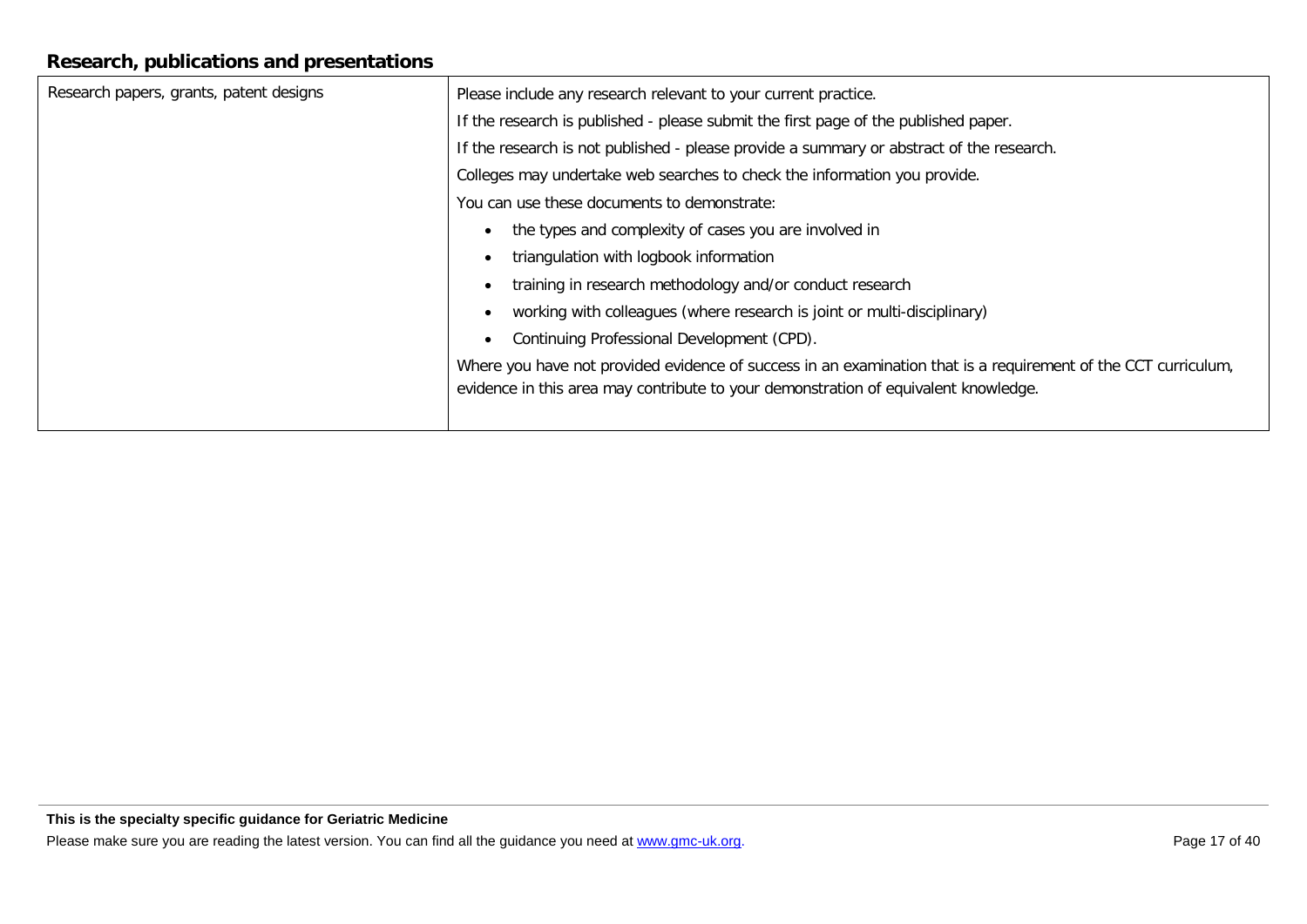| Publications within specialty field | Include a copy of the front page of each publication.                                                                                                                                                                                                           |
|-------------------------------------|-----------------------------------------------------------------------------------------------------------------------------------------------------------------------------------------------------------------------------------------------------------------|
|                                     | More weight is given where:                                                                                                                                                                                                                                     |
|                                     | the applicant is first author<br>$\bullet$                                                                                                                                                                                                                      |
|                                     | the publication has a high impact factor.                                                                                                                                                                                                                       |
|                                     | You should provide evidence of having contributed to the production of clinical guidelines (local or national).                                                                                                                                                 |
|                                     | You must not change the listing of the authors (the order in which the authors are listed) in papers where there is<br>more than one author.                                                                                                                    |
|                                     | Colleges may undertake web searches to check the information you provide.                                                                                                                                                                                       |
|                                     | You can use these documents to demonstrate:                                                                                                                                                                                                                     |
|                                     | the types and complexity of cases you are involved in<br>$\bullet$                                                                                                                                                                                              |
|                                     | triangulation with logbook information<br>$\bullet$                                                                                                                                                                                                             |
|                                     | working with colleagues (where publications are joint or multi-disciplinary)                                                                                                                                                                                    |
|                                     | CPD.<br>$\bullet$                                                                                                                                                                                                                                               |
|                                     | Where you have not provided evidence of success in an examination that is a requirement of the CCT curriculum,<br>evidence in this area may contribute to your demonstration of equivalent knowledge:                                                           |
| Presentations, poster presentations | You may wish to supply invitations to present at national or international meetings to demonstrate your recognition<br>within your specialty. You may also supply feedback from presentations or meeting agendas or programmes that<br>show your participation. |
|                                     | You can use these documents to demonstrate:                                                                                                                                                                                                                     |
|                                     | the types and complexity of cases you are involved in<br>٠                                                                                                                                                                                                      |
|                                     | triangulation with logbook information                                                                                                                                                                                                                          |
|                                     | CPD<br>$\bullet$                                                                                                                                                                                                                                                |
|                                     | teaching and training.                                                                                                                                                                                                                                          |
|                                     | Where you have not provided evidence of success in an examination that is a requirement of the CCT curriculum,                                                                                                                                                  |
|                                     | evidence in this area may contribute to your demonstration of equivalent knowledge.                                                                                                                                                                             |
|                                     |                                                                                                                                                                                                                                                                 |

## **CPD and CME**

**This is the specialty specific guidance for Geriatric Medicine**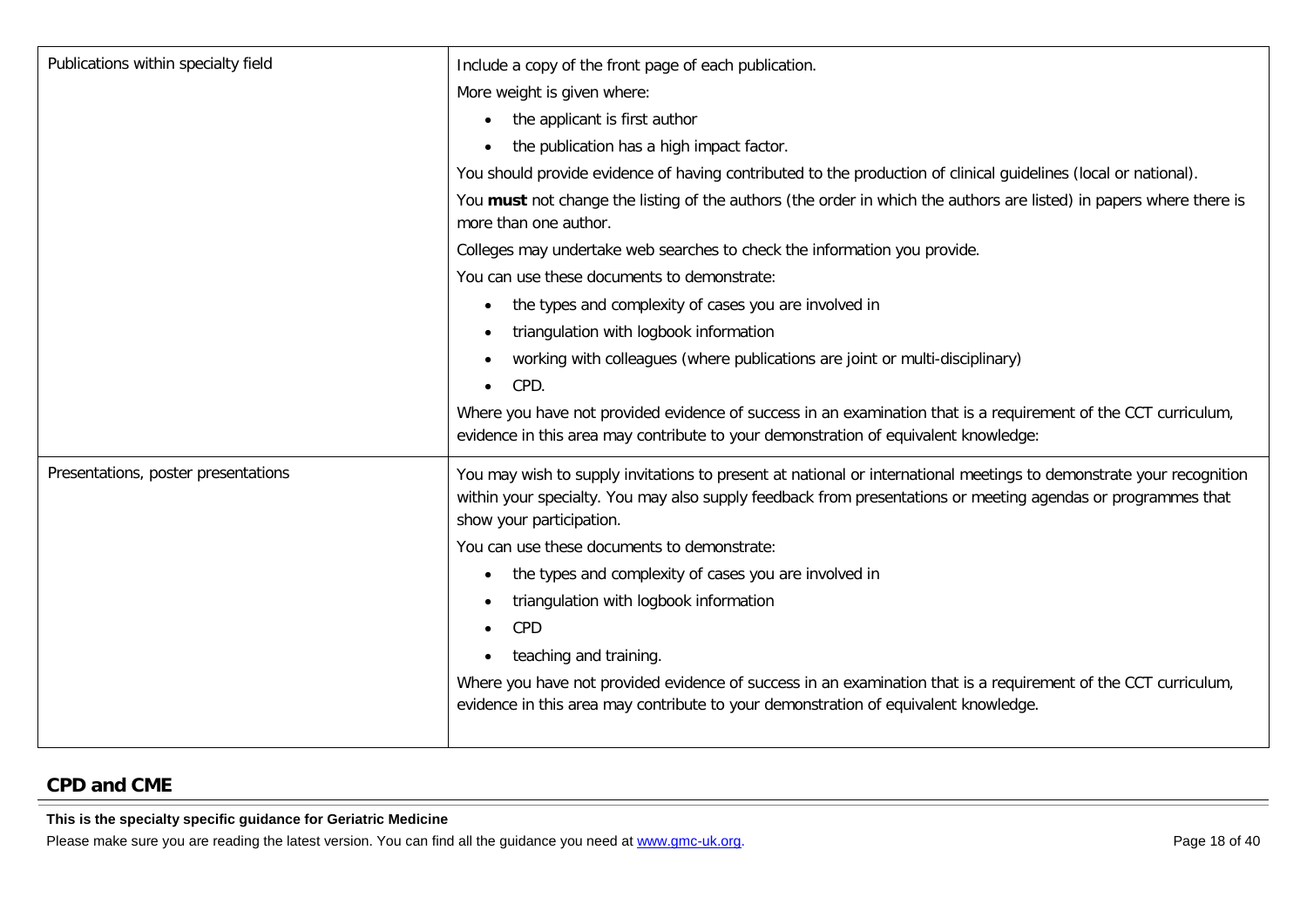| CPD record certificates, certificates of attendance,<br>workshops and at local, national and international<br>meetings or conferences | You should provide a variety of these to cover all aspects of your work and to demonstrate the breadth of your<br>practice. Where you have specialised the provision of CPD records covering the other aspects of the relevant<br>curriculum is important to demonstrate the maintenance of your skills. CPD records should include evidence of<br>training in communication skills and participation in management and teaching courses.<br>Please provide details of the events you have attended describing the content. Support this with documentary<br>evidence of your attendance (CPD certificates etc).<br>See the JRCPTB guidelines at www.jrcptb.org.uk.                                                            |
|---------------------------------------------------------------------------------------------------------------------------------------|--------------------------------------------------------------------------------------------------------------------------------------------------------------------------------------------------------------------------------------------------------------------------------------------------------------------------------------------------------------------------------------------------------------------------------------------------------------------------------------------------------------------------------------------------------------------------------------------------------------------------------------------------------------------------------------------------------------------------------|
| CPD registration points from UK Medical Royal College<br>(or equivalent body overseas)                                                | Please provide evidence of registration within a formal system. Royal Colleges or Faculties may confirm attainment<br>of their requirements.<br>CPD should include activities both within and outside the institution where you are employed.<br>The Royal College of Physicians guidance on CPD credits confirms that a minimum of 50 CPD credits should be<br>obtained per year, where one credit is based on one hour of educational activity. 25 credits must be from external<br>CPD i.e. outside of the institution where you are working.                                                                                                                                                                               |
| Membership of professional bodies and organisations                                                                                   | List the following for your current membership of professional bodies and organisations. Provide documentary<br>evidence showing membership information:<br>organisation name<br>$\bullet$<br>date of joining<br>$\bullet$<br>status of membership (member, associate etc)<br>$\bullet$<br>how membership is achieved (evaluation, examination, is membership restricted or open to all?)<br>Where membership has been attained through an evaluation or examination and you have not provided evidence of<br>success in an examination that is a requirement of the CCT curriculum, evidence in this area may contribute to your<br>demonstration of equivalent knowledge.<br>See the JRCPTB guidelines at www.jrcptb.org.uk. |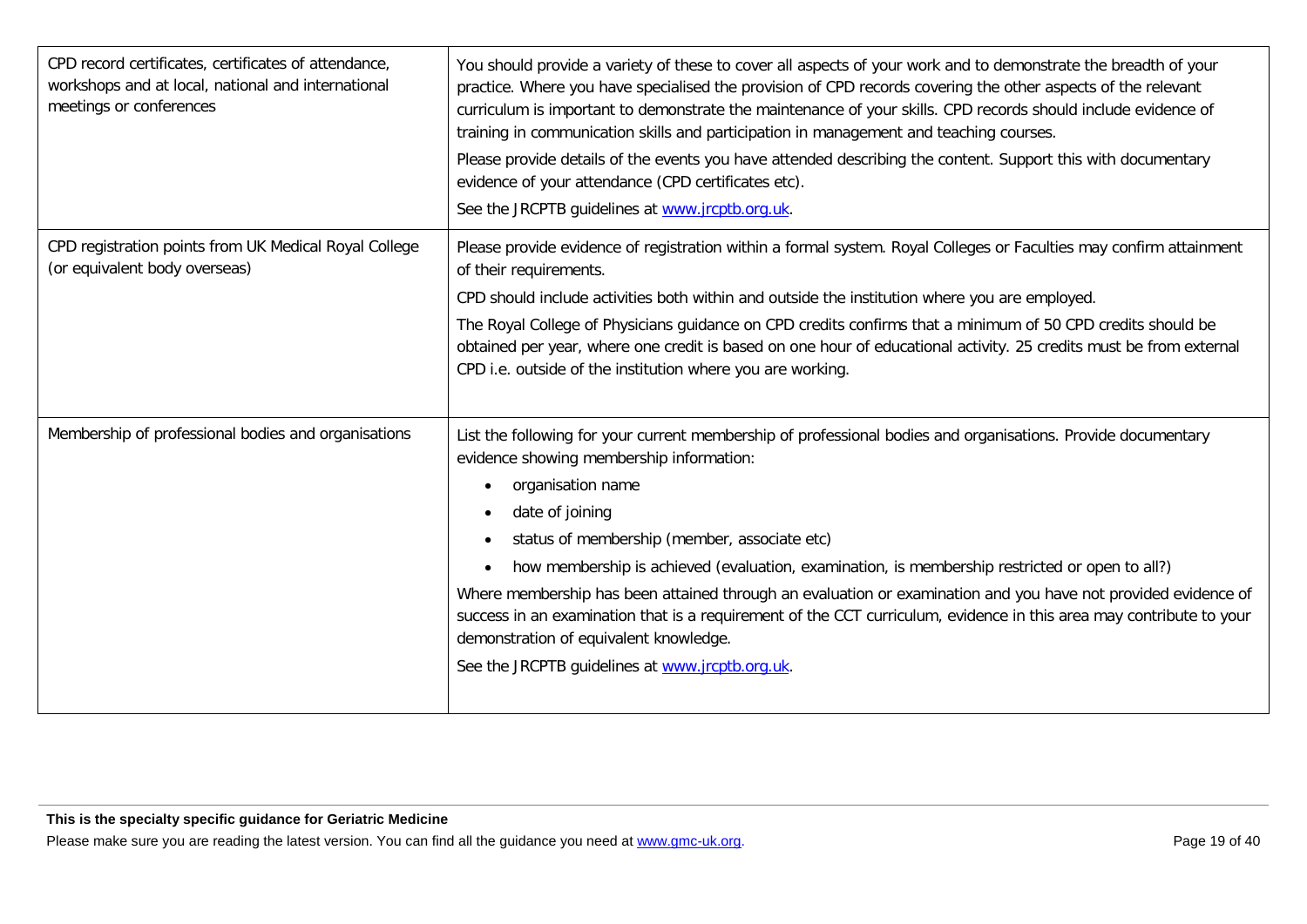## **Teaching and training**

| Teaching timetables | Where you have undertaken a number of roles provide details for each post or role, indicate the level of the<br>teaching. You should include evidence of teaching a range of professionals, including undergraduates, postgraduates<br>and other clinical staff. Where teaching is not formal (timetabled) indicate how you participate in teaching.<br>Where you have not provided evidence of success in an examination that is a requirement of the CCT curriculum,<br>evidence in this area may contribute to your demonstration of equivalent knowledge.<br>Timetables should include evidence of<br>participation in patient education collaboratively with other members of a multi-professional team;<br>$\bullet$<br>participation in the teaching of allied health professionals                                                         |
|---------------------|----------------------------------------------------------------------------------------------------------------------------------------------------------------------------------------------------------------------------------------------------------------------------------------------------------------------------------------------------------------------------------------------------------------------------------------------------------------------------------------------------------------------------------------------------------------------------------------------------------------------------------------------------------------------------------------------------------------------------------------------------------------------------------------------------------------------------------------------------|
| Lectures            | Please include evidence showing the audience and topics covered, such as posters advertising event, educational<br>timetable from trust education centre, letter from education centre indicating your involvement in specialty trainee<br>formal education programme. You should also include evidence of attendance or speaking at meetings of 'lay'<br>patient support organisations<br>You can use these documents to demonstrate:<br>the types and complexity of cases you are involved in<br>$\bullet$<br>triangulation with logbook information<br>$\bullet$<br>CPD<br>$\bullet$<br>teaching and training<br>communication skills.<br>Where you have not provided evidence of success in an examination that is a requirement of the CCT curriculum,<br>evidence in this area may contribute to your demonstration of equivalent knowledge. |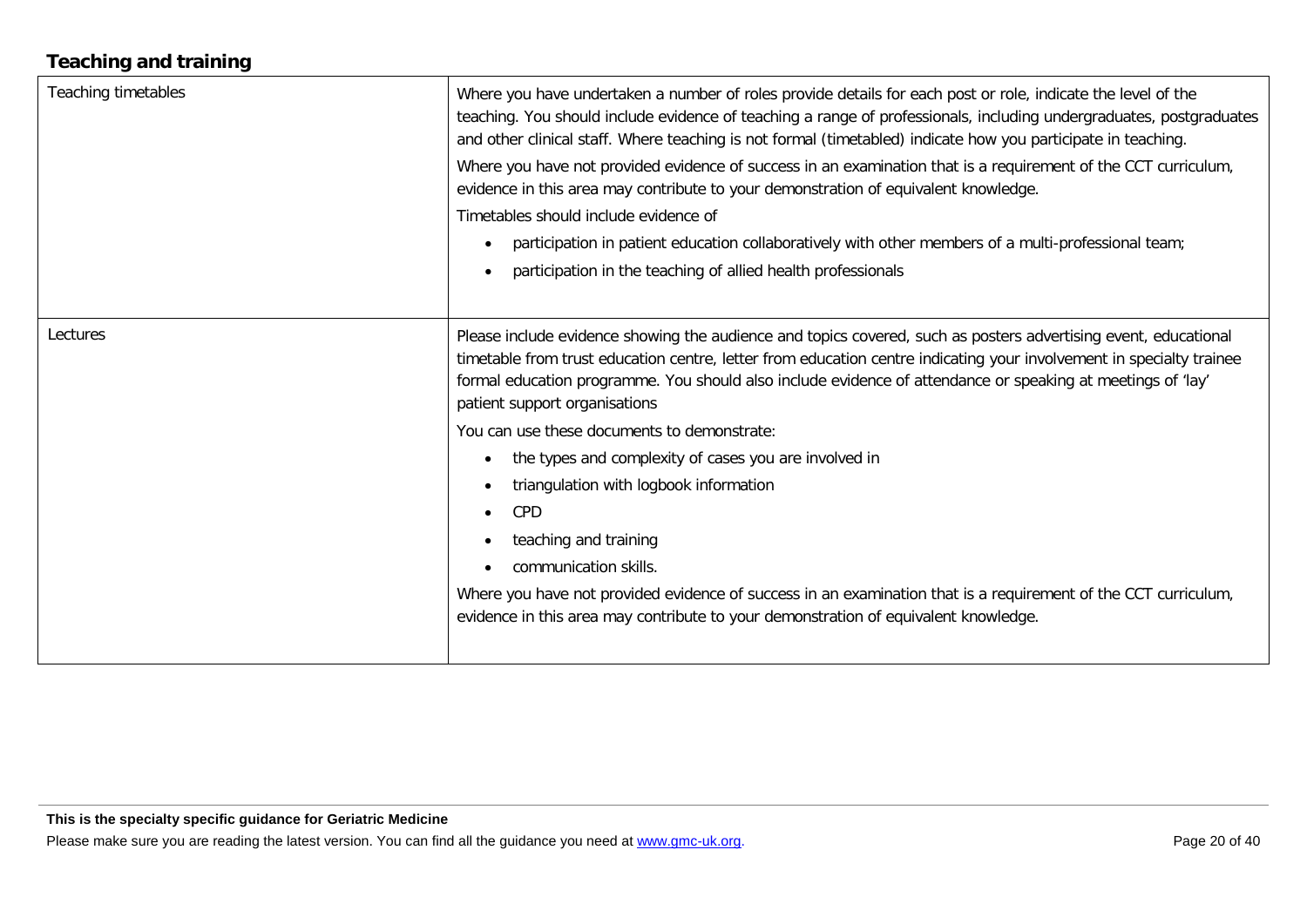| Feedback or evaluation forms from those taught                               | Please provide copies of feedback from teaching events you have participated in.                                                                                                                                                                                      |
|------------------------------------------------------------------------------|-----------------------------------------------------------------------------------------------------------------------------------------------------------------------------------------------------------------------------------------------------------------------|
| All evidence in this area must be anonymised for<br>individual patient data. | You should submit at least one teaching observation, as well as other positive feedback. Teaching observation forms<br>can be found on the JRCPTB website document library - https://www.jrcptb.org.uk/document-libraryYou can use<br>these documents to demonstrate: |
|                                                                              | the types and complexity of cases you are involved in                                                                                                                                                                                                                 |
|                                                                              | triangulation with logbook information                                                                                                                                                                                                                                |
|                                                                              | <b>CPD</b>                                                                                                                                                                                                                                                            |
|                                                                              | teaching and training                                                                                                                                                                                                                                                 |
|                                                                              | leadership                                                                                                                                                                                                                                                            |
|                                                                              | relationships with colleagues                                                                                                                                                                                                                                         |
|                                                                              | communication skills.                                                                                                                                                                                                                                                 |
|                                                                              |                                                                                                                                                                                                                                                                       |
| Letters from colleagues                                                      | You can use copies of letters from colleagues to demonstrate similar information to feedback forms (see above).                                                                                                                                                       |
| All evidence in this area must be anonymised for<br>individual patient data. |                                                                                                                                                                                                                                                                       |
| Attendance at teaching or appraisal courses                                  | Please provide documentary evidence that you attended a teaching course, or equivalent, and information on the<br>content of the course including whether they were generic or aimed at medical professionals.                                                        |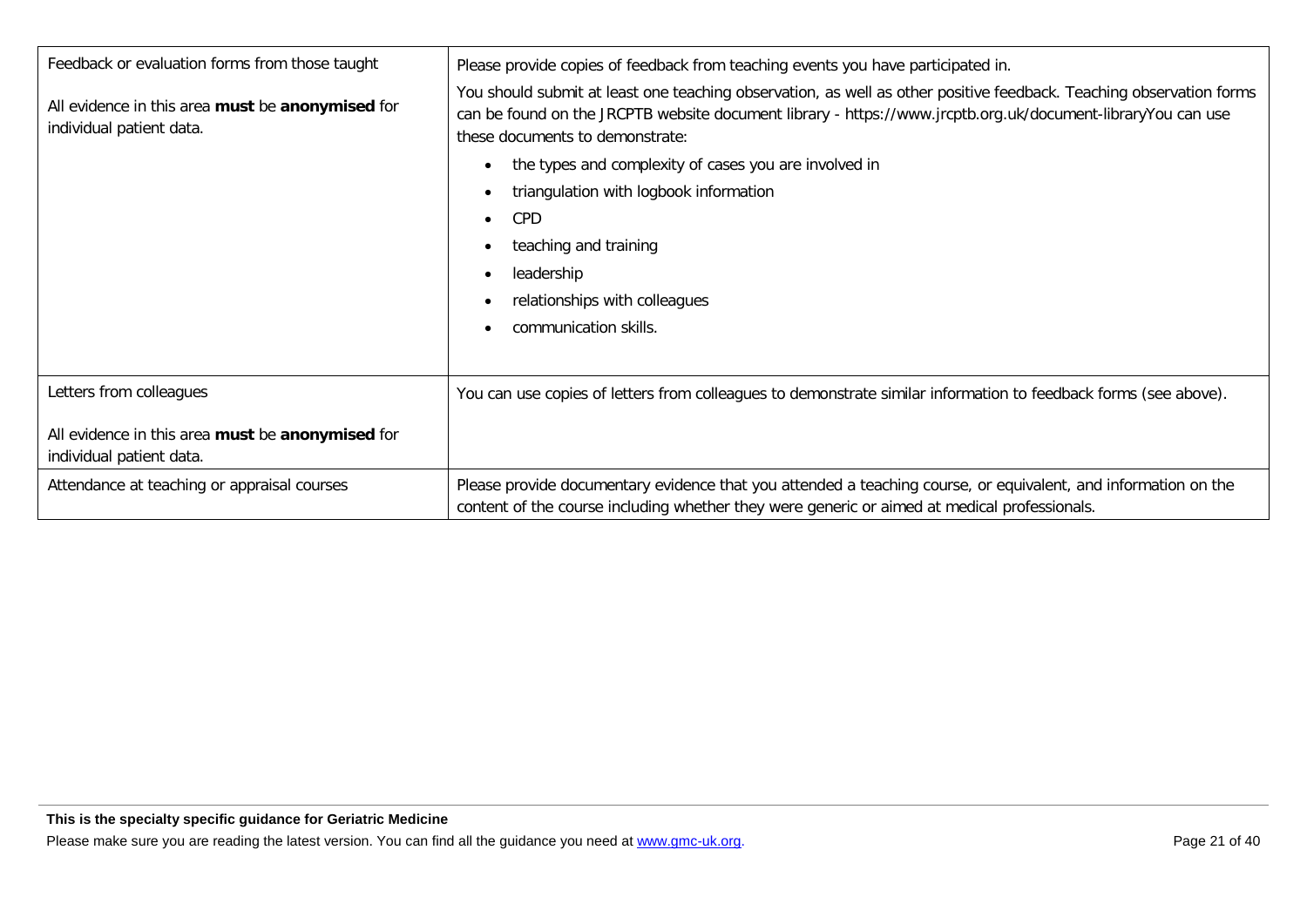| Participation in assessment or appraisal and | You may provide the following types of evidence to support this area:                                                                                                                                |
|----------------------------------------------|------------------------------------------------------------------------------------------------------------------------------------------------------------------------------------------------------|
| appointments processes                       | copies of invitations to appraisals or assessments including attendance at appraisal/assessment courses                                                                                              |
|                                              | evidence of participation in the Deanery ARCP or RITA processes                                                                                                                                      |
|                                              | evidence of participation in appointments for trainees (including invitations to participate and interview panel<br>information, including attendance at interview and appointment related courses). |
|                                              | You can use these documents to demonstrate:                                                                                                                                                          |
|                                              | contribution to postgraduate and continuing medical education activity, locally and nationally                                                                                                       |
|                                              | any responsibilities which relate to a special interest                                                                                                                                              |
|                                              | participation in administration, management duties                                                                                                                                                   |
|                                              | participation in teaching and training                                                                                                                                                               |
|                                              | communication, partnership and teamwork                                                                                                                                                              |
|                                              | relationships with colleagues (including giving feedback)                                                                                                                                            |
|                                              | leadership                                                                                                                                                                                           |
|                                              |                                                                                                                                                                                                      |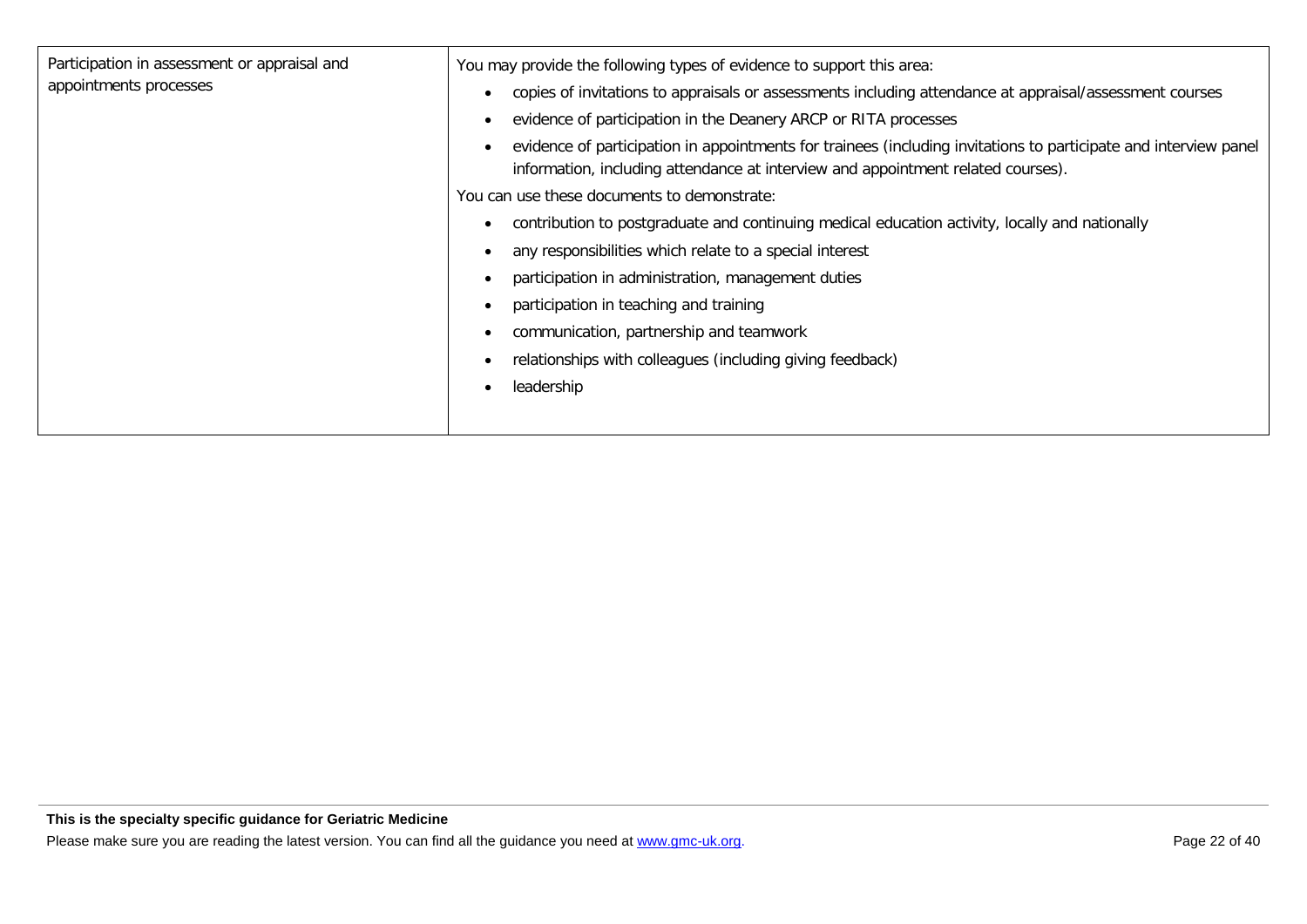## Domain 2 – Safety and quality

## **Participation in audit, service improvement**

| Audits undertaken by applicant | You should provide evidence involvement of 5 audits or quality improvement projects (QIP). This should include:       |
|--------------------------------|-----------------------------------------------------------------------------------------------------------------------|
|                                | 1 x Intermediate care or continuing care project<br>$\bullet$                                                         |
|                                | 1 completed QIP or closed audit loop<br>$\bullet$                                                                     |
|                                | You should provide evidence of the five stages of the audit process:                                                  |
|                                | 1. Definition of criteria and standards                                                                               |
|                                | Data collection<br>2.                                                                                                 |
|                                | Assessment of performance against criteria and standards<br>3.                                                        |
|                                | Identification of changes (alterations to practice)<br>4.                                                             |
|                                | Re-evaluation<br>5.                                                                                                   |
|                                | Evidence you could supply includes:                                                                                   |
|                                | audit reports (collections of data alone are not considered as a full clinical audit)<br>$\bullet$                    |
|                                | publications<br>$\bullet$                                                                                             |
|                                | submissions to ethics committee (not satisfactory alone)<br>$\bullet$                                                 |
|                                | presentations of audit work (see above for details required for presentations)<br>$\bullet$                           |
|                                | letter from audit or clinical governance lead confirming participation in audit or governance activities<br>$\bullet$ |
|                                | guidelines produced to reflect lessons learned within audit<br>$\bullet$                                              |
|                                | notes from self-reflective diaries.<br>$\bullet$                                                                      |
|                                | You can use these documents to demonstrate:                                                                           |
|                                | the types and complexity of cases you are involved in<br>٠                                                            |
|                                | triangulation with logbook information CPD<br>$\bullet$                                                               |
|                                | communication, partnership and teamwork<br>$\bullet$                                                                  |
|                                | relationships with colleagues, patients<br>$\bullet$                                                                  |
|                                | leadership<br>$\bullet$                                                                                               |
|                                | multi-disciplinary working.                                                                                           |

#### **This is the specialty specific guidance for Geriatric Medicine**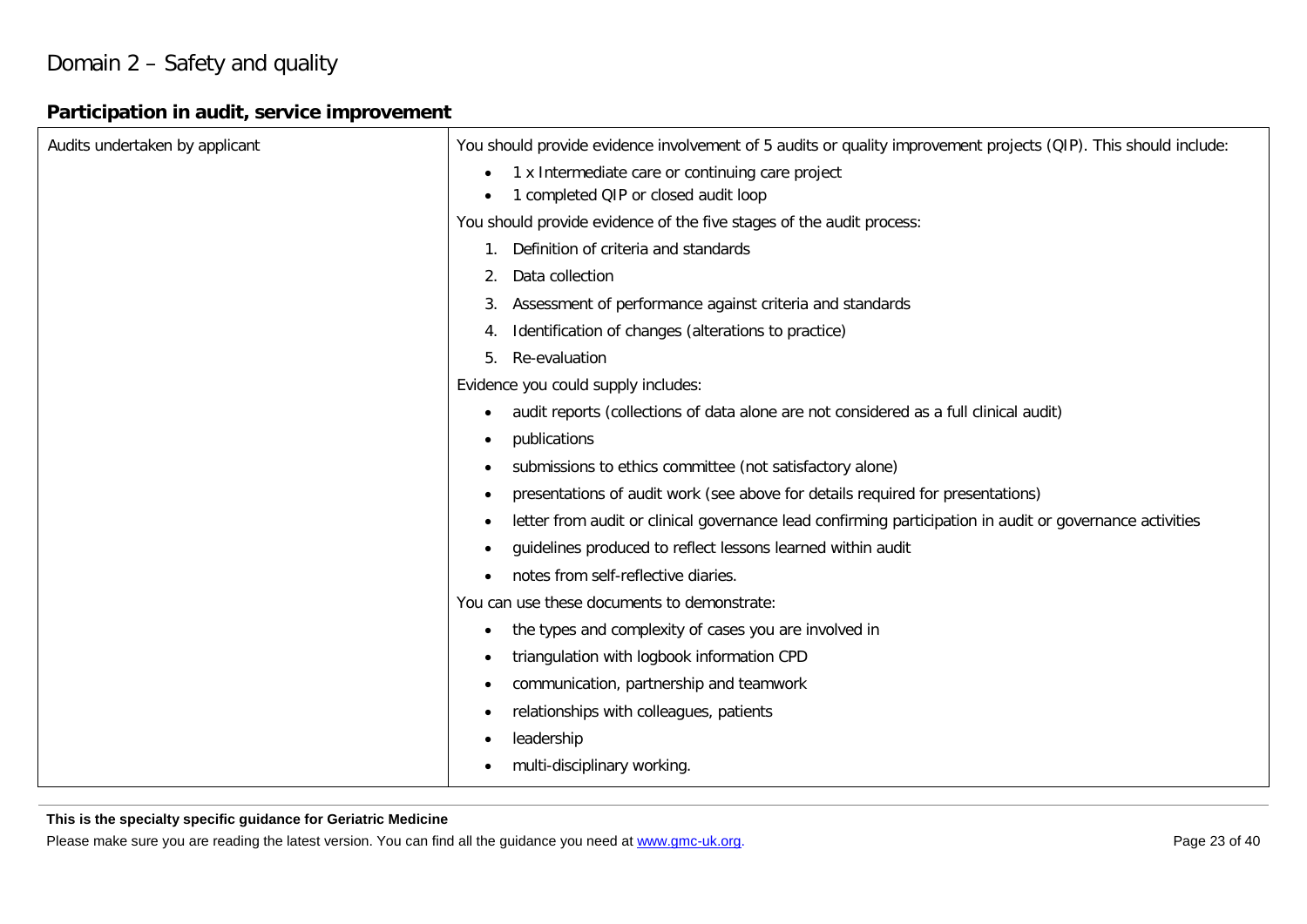| Reflective diaries                                                           | Evidence you could submit to support this area:                                                                                 |
|------------------------------------------------------------------------------|---------------------------------------------------------------------------------------------------------------------------------|
|                                                                              | SI self-reports & reflection                                                                                                    |
|                                                                              | AIR self- reports & reflection<br>Other reflective diaries                                                                      |
|                                                                              | You can use this document to demonstrate                                                                                        |
|                                                                              | triangulation with logbooks<br>$\bullet$                                                                                        |
|                                                                              | relationships with colleagues                                                                                                   |
|                                                                              | your recognition of the limits of your professional competence                                                                  |
|                                                                              | handling of critical incidents or complaints                                                                                    |
|                                                                              | how you have changed your practice in the light of experiences (part of audit).                                                 |
|                                                                              | As this evidence is self-produced for its content to be given weight it must be supported or triangulated by other<br>evidence. |
| Service Improvement and clinical governance meetings                         | This area could be demonstrated in a number of ways including:                                                                  |
|                                                                              | invitations to attend meetings<br>$\bullet$                                                                                     |
| All evidence in this area must be anonymised for<br>individual patient data. | minutes of meetings demonstrating your attendance and participation in the meeting.                                             |
|                                                                              | You can use these documents to demonstrate:                                                                                     |
|                                                                              | communication, partnership and teamwork<br>$\bullet$                                                                            |
|                                                                              | relationships with colleagues<br>$\bullet$                                                                                      |
|                                                                              | leadership                                                                                                                      |
|                                                                              | multi-disciplinary working                                                                                                      |
|                                                                              | participation in audit or clinical governance.                                                                                  |
|                                                                              |                                                                                                                                 |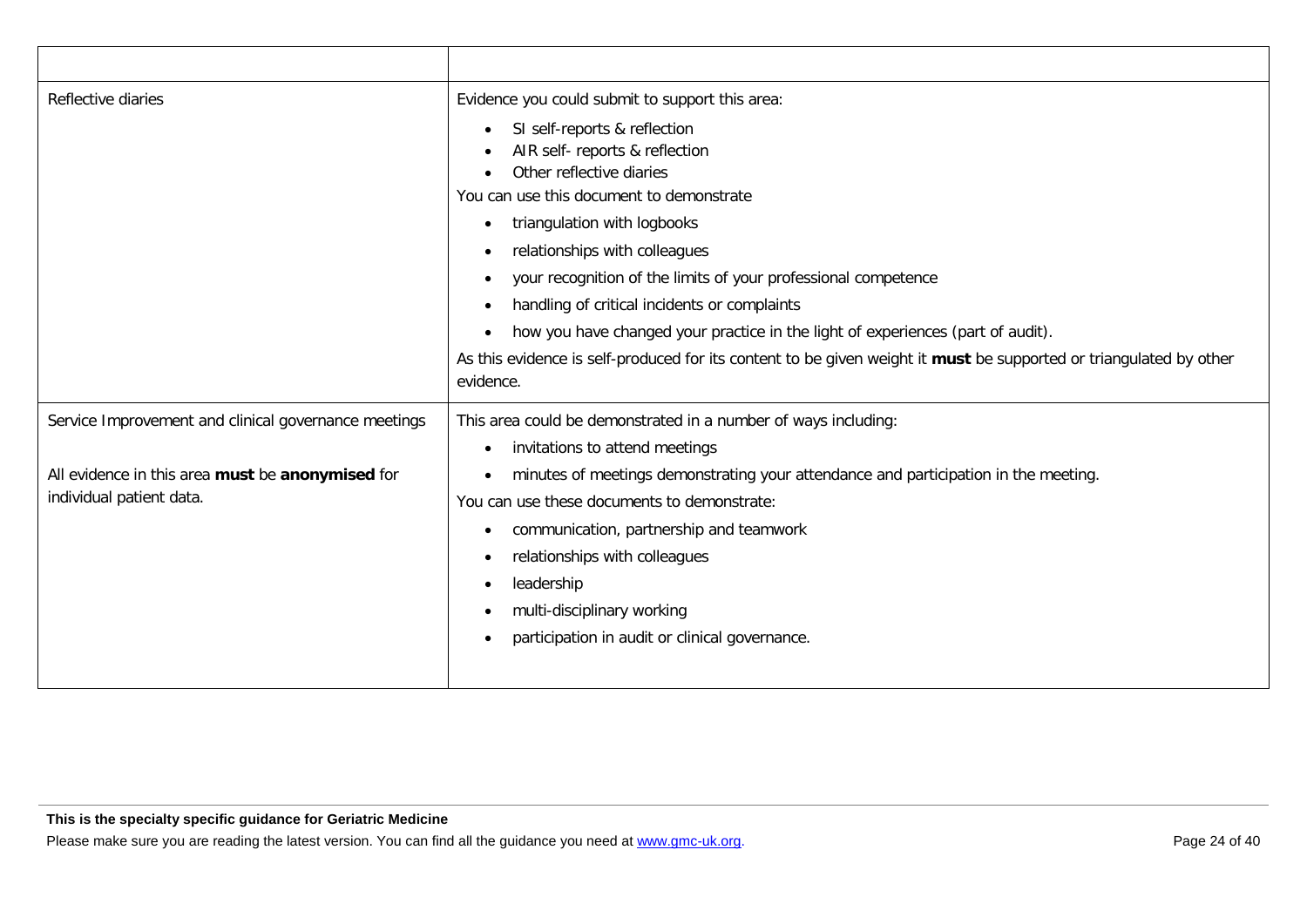## **Safety**

| Health and safety | Please provide evidence to support awareness and following Health and Safety requirements. |
|-------------------|--------------------------------------------------------------------------------------------|
|                   | This can be demonstrated by:                                                               |
|                   | declaration of health on your application form                                             |
|                   | attendance at appropriate courses                                                          |
|                   | involvement in infection control (membership of committees etc)                            |
|                   | logbook information on infections                                                          |
|                   | audit on infections and subsequent changes in activity.                                    |
|                   |                                                                                            |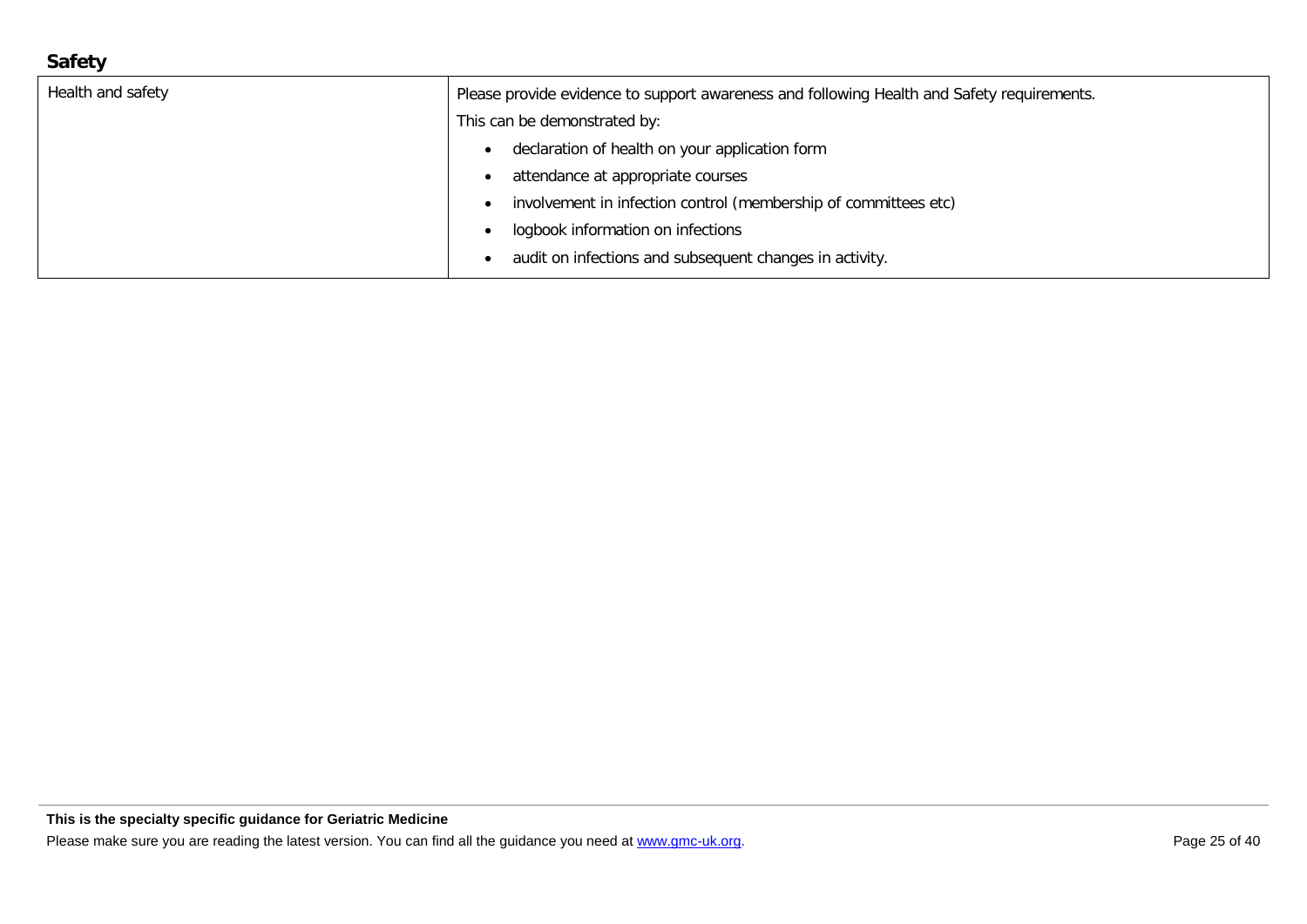## **Communication**

| Colleagues | Please provide evidence to support your communication with colleagues, both within your immediate team and the<br>wider team (including non-clinical).   |
|------------|----------------------------------------------------------------------------------------------------------------------------------------------------------|
|            | This can be demonstrated by:                                                                                                                             |
|            | letters from colleagues (examples of shared cases or "To whom it may concern letters" or testimonials)<br>٠                                              |
|            | letters of correspondence between you and your colleagues, demonstrating collaboration over management<br>of patient care across multidisciplinary teams |
|            | management - including organising staff rotas                                                                                                            |
|            | presentations                                                                                                                                            |
|            | copies of appraisals or references written for colleagues (these must be anonymised with relation to<br>colleague data).                                 |
|            | You can use these documents to demonstrate:                                                                                                              |
|            | communication, partnership and teamwork<br>$\bullet$                                                                                                     |
|            | relationships with colleagues<br>$\bullet$                                                                                                               |
|            | leadership<br>$\bullet$                                                                                                                                  |
|            | multi-disciplinary working<br>$\bullet$                                                                                                                  |
|            | participation in directorate and management meetings<br>$\bullet$                                                                                        |
|            | honesty and objectivity.<br>$\bullet$                                                                                                                    |
|            | You should provide evidence of working with:                                                                                                             |
|            | wider healthcare team including Primary Care, intermediate and secondary care teams<br>٠                                                                 |
|            | multi-disciplinary teams<br>$\bullet$                                                                                                                    |
|            | community groups.<br>$\bullet$                                                                                                                           |
|            | These could be demonstrated using the following types of evidence:                                                                                       |
|            | newspaper articles<br>$\bullet$                                                                                                                          |
|            | local authority / government meeting minutes<br>$\bullet$                                                                                                |
|            | extracts from websites<br>$\bullet$                                                                                                                      |

#### **This is the specialty specific guidance for Geriatric Medicine**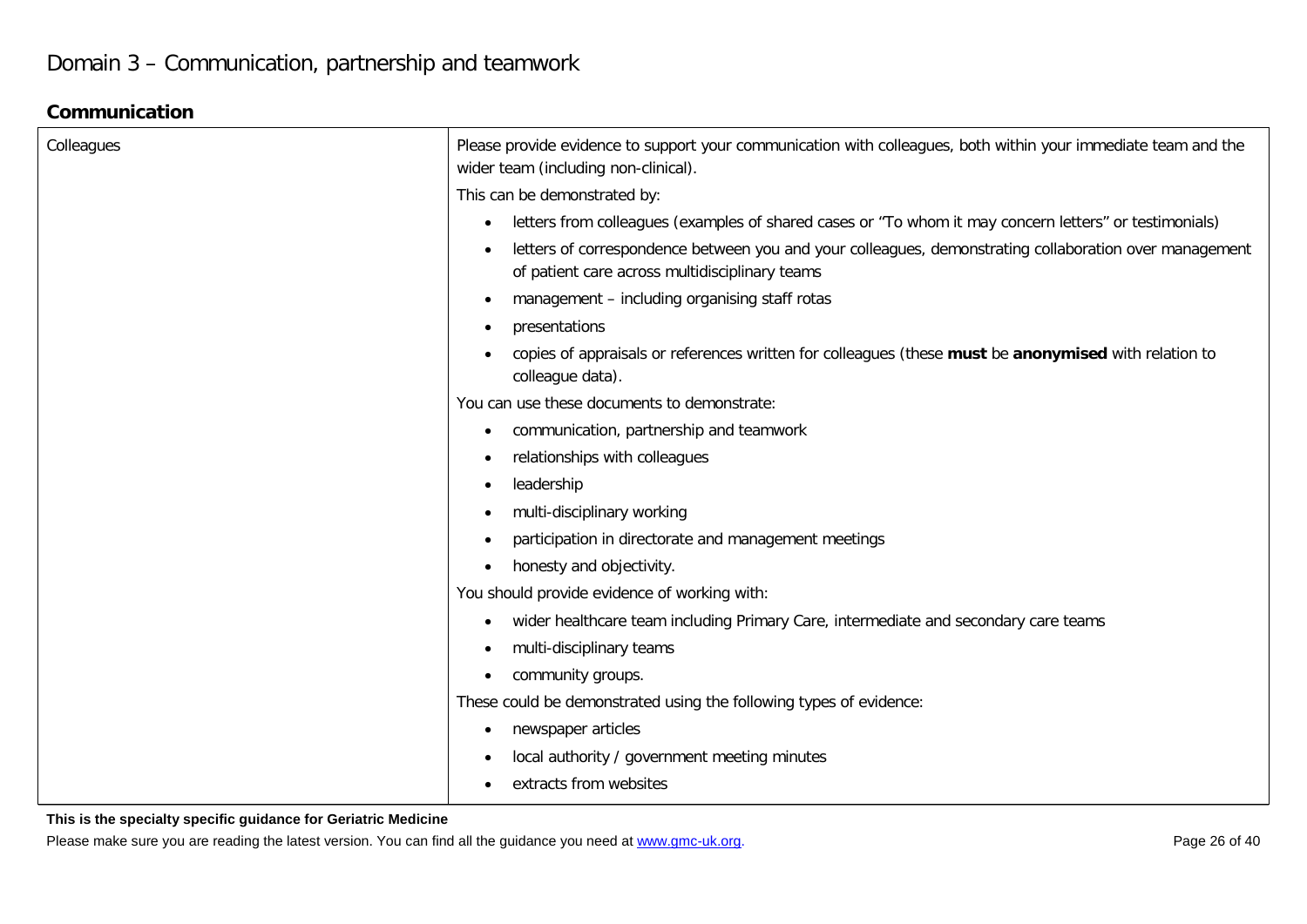| job descriptions<br>$\bullet$<br>• articles, publications. |
|------------------------------------------------------------|
|                                                            |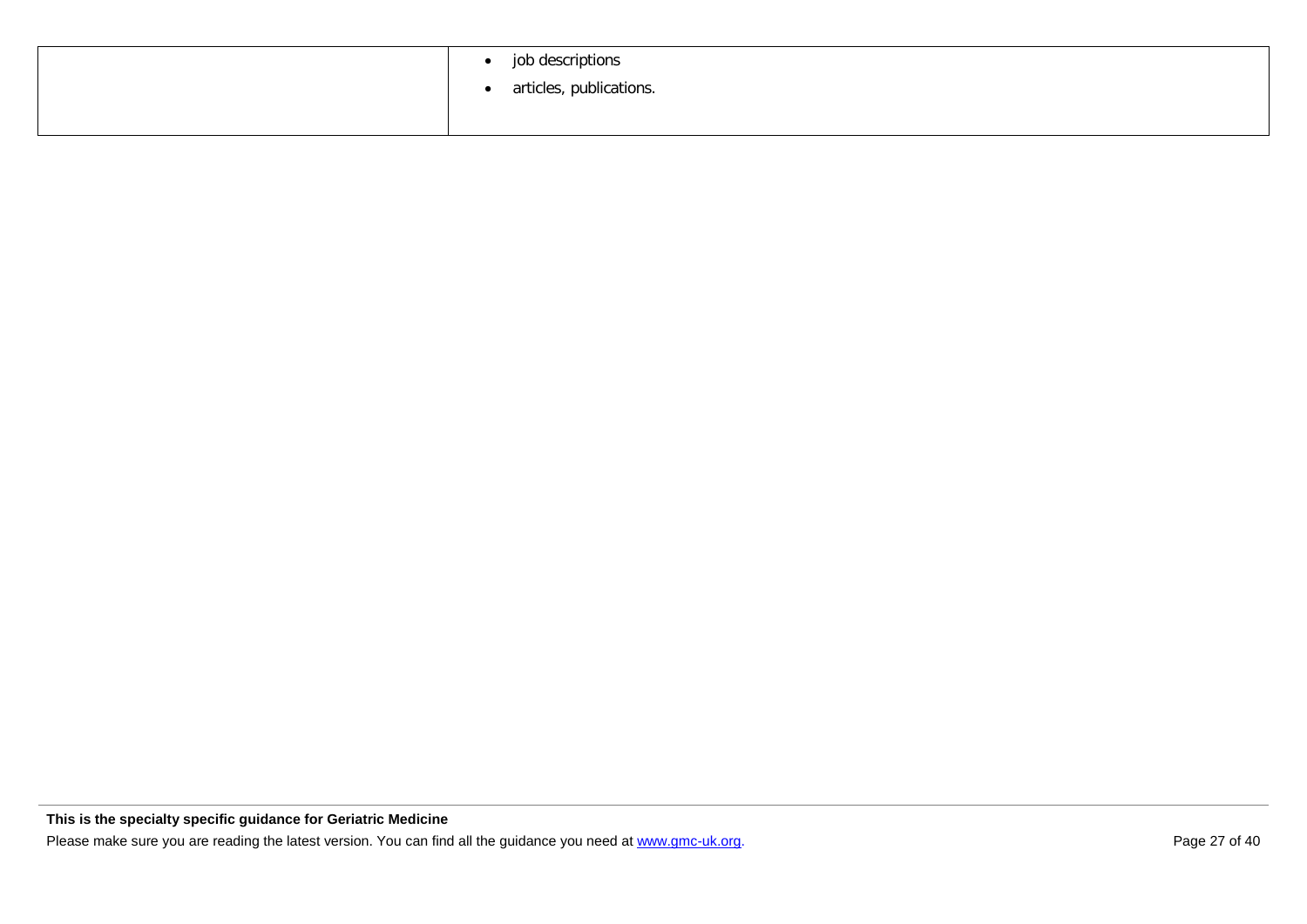| Patients                                         | You should include evidence of at least 1 patient survey. Other evidence could include: thank you letters and cards<br>from patients                                                                                                                                                                                                   |
|--------------------------------------------------|----------------------------------------------------------------------------------------------------------------------------------------------------------------------------------------------------------------------------------------------------------------------------------------------------------------------------------------|
| All evidence in this area must be anonymised for | letters from colleagues (examples of cases shared or "To whom it may concern letters" / testimonials)                                                                                                                                                                                                                                  |
| individual patient data.                         | complaints and responses to complaints.<br>$\bullet$                                                                                                                                                                                                                                                                                   |
|                                                  | This may include complaints received against your department or a colleague where you have been involved<br>in the resolution. This is to demonstrate how you handle complaints. Having a complaint made against you<br>will not adversely influence your application. You must anonymise colleague information from this<br>evidence. |
|                                                  | 360° feedback.                                                                                                                                                                                                                                                                                                                         |
|                                                  | You can use these documents to demonstrate:                                                                                                                                                                                                                                                                                            |
|                                                  | communication<br>$\bullet$                                                                                                                                                                                                                                                                                                             |
|                                                  | relationships with patients<br>$\bullet$                                                                                                                                                                                                                                                                                               |
|                                                  | honesty and integrity<br>$\bullet$                                                                                                                                                                                                                                                                                                     |
|                                                  | protecting patient confidentiality.<br>$\bullet$                                                                                                                                                                                                                                                                                       |
|                                                  | You should provide evidence of working with:                                                                                                                                                                                                                                                                                           |
|                                                  | wider healthcare team including Primary Care, intermediate and secondary care teams<br>$\bullet$                                                                                                                                                                                                                                       |
|                                                  | multidisciplinary teams<br>$\bullet$                                                                                                                                                                                                                                                                                                   |
|                                                  | community groups.                                                                                                                                                                                                                                                                                                                      |
|                                                  | These could be demonstrated using the following types of evidence:                                                                                                                                                                                                                                                                     |
|                                                  | newspaper articles<br>$\bullet$                                                                                                                                                                                                                                                                                                        |
|                                                  | local authority / government meeting minutes                                                                                                                                                                                                                                                                                           |
|                                                  | extracts from websites                                                                                                                                                                                                                                                                                                                 |
|                                                  | job descriptions<br>$\bullet$                                                                                                                                                                                                                                                                                                          |
|                                                  | articles, publications.<br>$\bullet$                                                                                                                                                                                                                                                                                                   |
|                                                  |                                                                                                                                                                                                                                                                                                                                        |

## **Partnership and teamwork**

**This is the specialty specific guidance for Geriatric Medicine**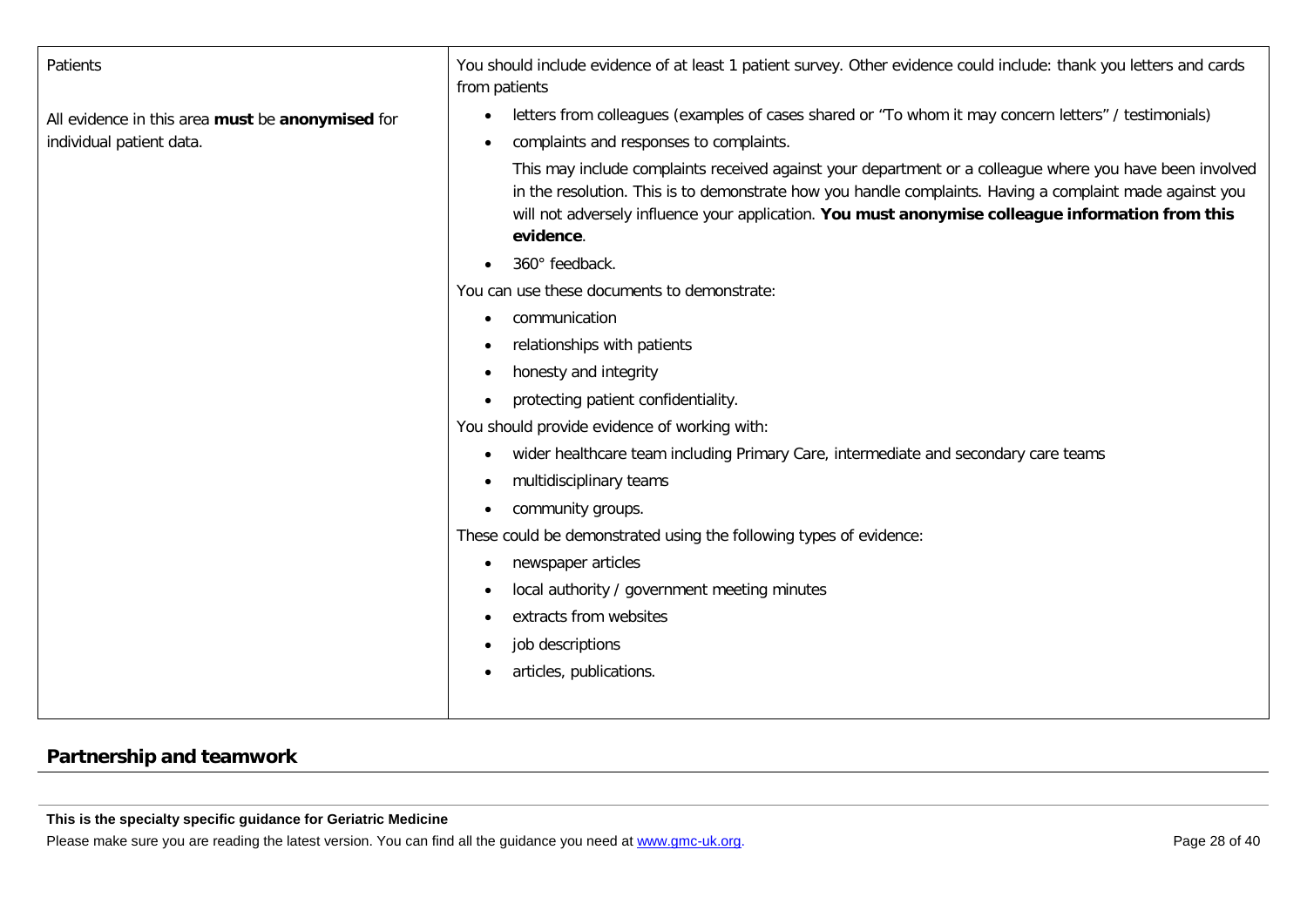| Working in multidisciplinary teams               | This area could be demonstrated in a number of ways including:                                   |
|--------------------------------------------------|--------------------------------------------------------------------------------------------------|
|                                                  | invitations to attend meetings<br>$\bullet$                                                      |
| All evidence in this area must be anonymised for | minutes of meetings demonstrating your attendance and participation in the meeting<br>$\bullet$  |
| individual patient data.                         | job plans which indicate this as a duty<br>$\bullet$                                             |
|                                                  | appraisals which include this information.<br>$\bullet$                                          |
|                                                  | You can use these documents to demonstrate:                                                      |
|                                                  | communication, partnership and teamwork<br>$\bullet$                                             |
|                                                  | relationships with colleagues<br>$\bullet$                                                       |
|                                                  | leadership<br>$\bullet$                                                                          |
|                                                  | multi-disciplinary working.<br>$\bullet$                                                         |
|                                                  | You should provide evidence of working with:                                                     |
|                                                  | wider healthcare team including Primary Care, intermediate and secondary care teams<br>$\bullet$ |
|                                                  | multidisciplinary teams<br>$\bullet$                                                             |
|                                                  | community groups.<br>$\bullet$                                                                   |
|                                                  | These could be demonstrated using the following types of evidence:                               |
|                                                  | newspaper articles<br>٠                                                                          |
|                                                  | local authority / government meeting minutes<br>$\bullet$                                        |
|                                                  | extracts from websites<br>$\bullet$                                                              |
|                                                  | job descriptions<br>$\bullet$                                                                    |
|                                                  | articles, publications.<br>$\bullet$                                                             |
|                                                  |                                                                                                  |
|                                                  |                                                                                                  |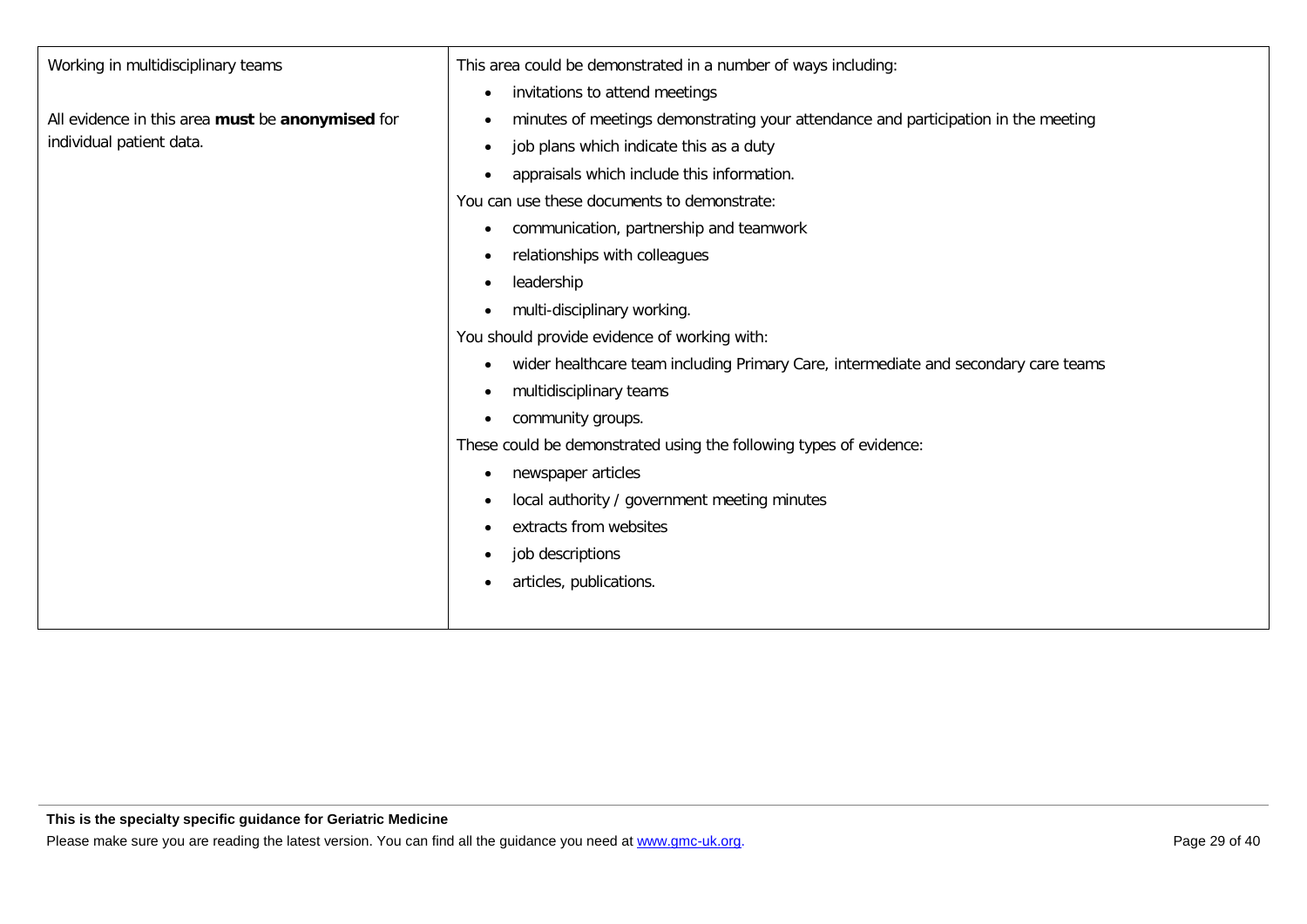| Management and leadership experience             | You should submit evidence of having attended a:                                                |
|--------------------------------------------------|-------------------------------------------------------------------------------------------------|
| All evidence in this area must be anonymised for | Management training course<br>$\bullet$<br>Leadership skills course<br>$\bullet$                |
| individual patient data.                         | You should demonstrate leadership and management in the following areas:                        |
|                                                  | Education and training<br>$\bullet$                                                             |
|                                                  | Deteriorating performance of colleagues (e.g. stress, fatigue)<br>$\bullet$                     |
|                                                  | High quality care<br>$\bullet$                                                                  |
|                                                  | Effective handover of care between shifts and teams<br>$\bullet$                                |
|                                                  | This area could be demonstrated in a number of ways including:                                  |
|                                                  | invitations to attend meetings<br>$\bullet$                                                     |
|                                                  | minutes of meetings demonstrating your attendance and participation in the meeting<br>$\bullet$ |
|                                                  | job plans which indicate this as a duty<br>$\bullet$                                            |
|                                                  | appraisals which include this information.<br>$\bullet$                                         |
|                                                  | You can use these documents to demonstrate:                                                     |
|                                                  | communication, partnership and teamwork<br>٠                                                    |
|                                                  | relationships with colleagues<br>$\bullet$                                                      |
|                                                  | leadership<br>$\bullet$                                                                         |
|                                                  | management skills.                                                                              |
|                                                  |                                                                                                 |
|                                                  |                                                                                                 |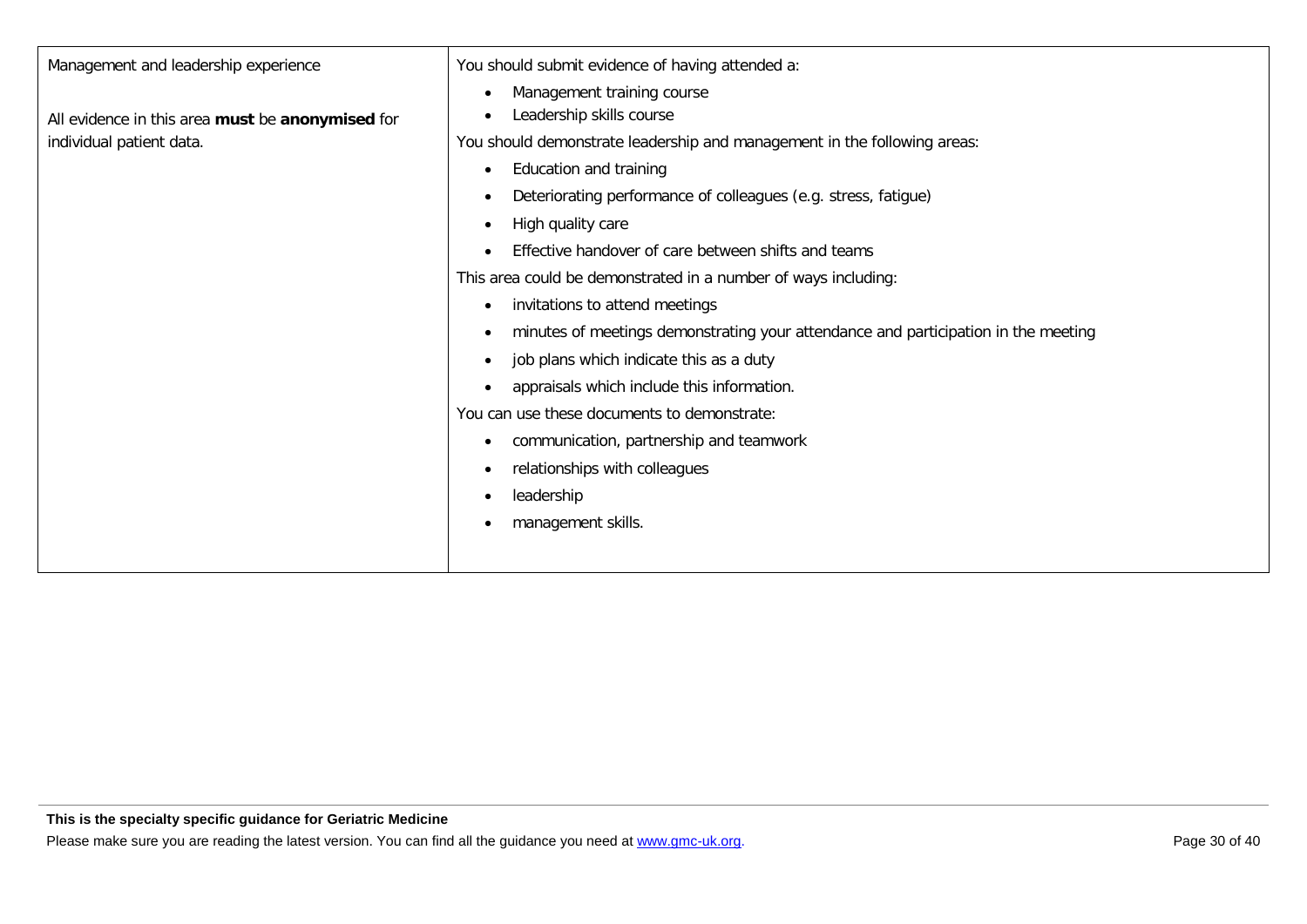| Chairing meetings and leading projects                                       | This area could be demonstrated in a number of ways including:                                                 |  |  |  |
|------------------------------------------------------------------------------|----------------------------------------------------------------------------------------------------------------|--|--|--|
|                                                                              | invitations to attend meetings<br>$\bullet$                                                                    |  |  |  |
| All evidence in this area must be anonymised for<br>individual patient data. | minutes of meetings demonstrating your attendance and participation in the meeting<br>$\bullet$                |  |  |  |
|                                                                              | job plans which indicate this as a duty<br>$\bullet$                                                           |  |  |  |
|                                                                              | appraisals which include this information<br>$\bullet$                                                         |  |  |  |
|                                                                              | project reports<br>$\bullet$                                                                                   |  |  |  |
|                                                                              | letters from colleagues<br>$\bullet$                                                                           |  |  |  |
|                                                                              | publications or presentations.<br>$\bullet$                                                                    |  |  |  |
|                                                                              | You can use these documents to demonstrate:                                                                    |  |  |  |
|                                                                              | communication, partnership and teamwork<br>$\bullet$                                                           |  |  |  |
|                                                                              | relationships with colleagues<br>$\bullet$                                                                     |  |  |  |
|                                                                              | leadership<br>$\bullet$                                                                                        |  |  |  |
|                                                                              | multi-disciplinary working<br>$\bullet$                                                                        |  |  |  |
|                                                                              | participation in directorate and management meetings<br>$\bullet$                                              |  |  |  |
|                                                                              | CPD.<br>$\bullet$                                                                                              |  |  |  |
|                                                                              | Where you have not provided evidence of success in an examination that is a requirement of the CCT curriculum, |  |  |  |
|                                                                              | evidence in this area may contribute to your demonstration of equivalent knowledge.                            |  |  |  |
|                                                                              |                                                                                                                |  |  |  |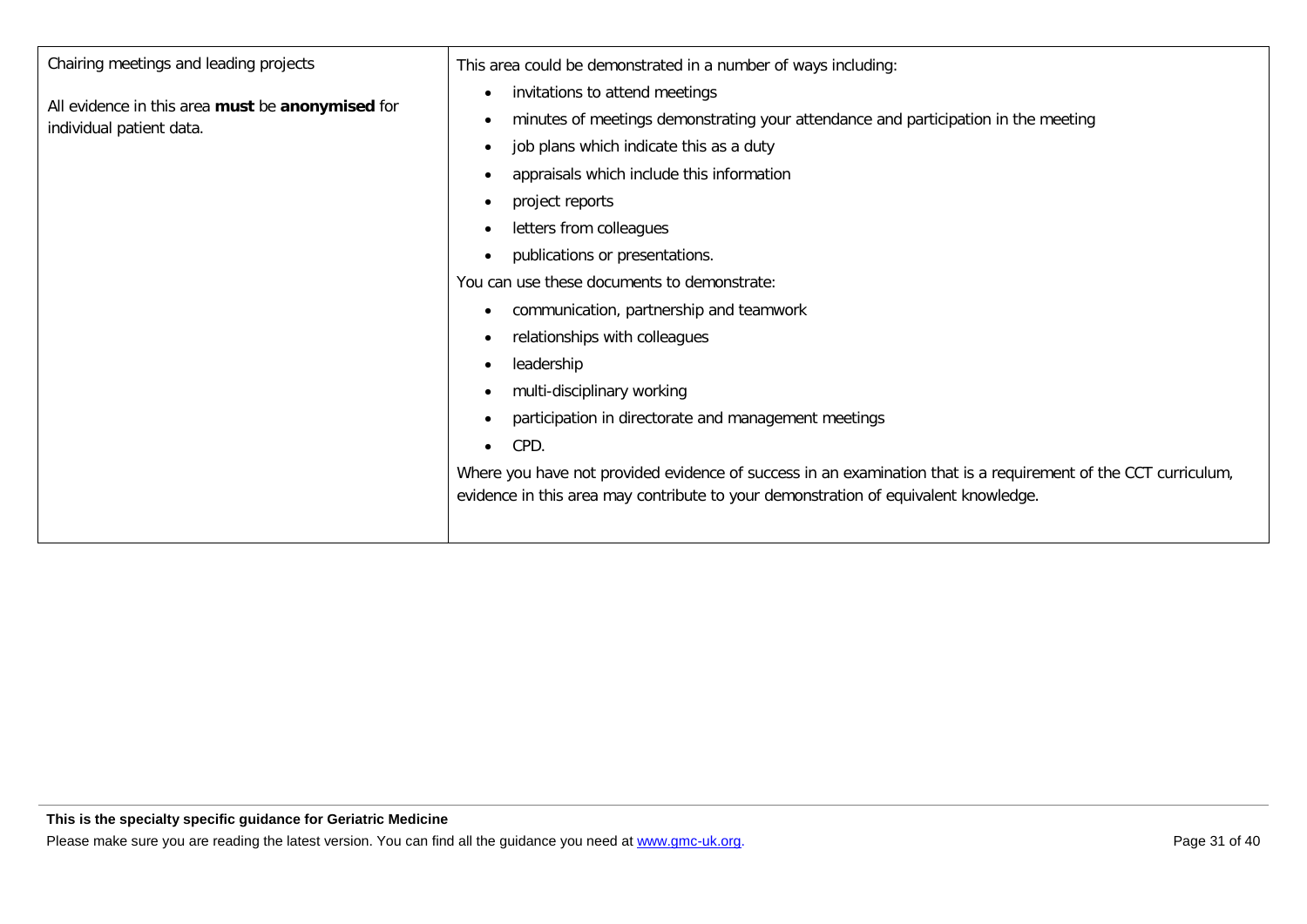## **Acting with honesty and integrity**

| Honesty and integrity                                                                                                                | You can demonstrate this with:<br>the declarations on your application form<br>$\bullet$<br>statements from your referees<br>$\bullet$<br>appraisal forms<br>$\bullet$<br>having no restrictions on your registration (UK based doctors)<br>Certificate of Good Standing (overseas based doctors). |
|--------------------------------------------------------------------------------------------------------------------------------------|----------------------------------------------------------------------------------------------------------------------------------------------------------------------------------------------------------------------------------------------------------------------------------------------------|
| Equality and human rights (including disability, human<br>rights, race, religion and ethnicity awareness and equal<br>opportunities) | You can demonstrate this with:<br>evidence of attendance at relevant courses (please provide details of course content)<br>$\bullet$<br>feedback from patients and colleagues<br>$\bullet$<br>statements from your referees<br>testimonials.                                                       |
| Data protection                                                                                                                      | You can demonstrate this with:<br>attendance at relevant courses (please provide details of course content)<br>$\bullet$<br>feedback from patients and colleagues<br>$\bullet$<br>your application and evidence being appropriately anonymised.                                                    |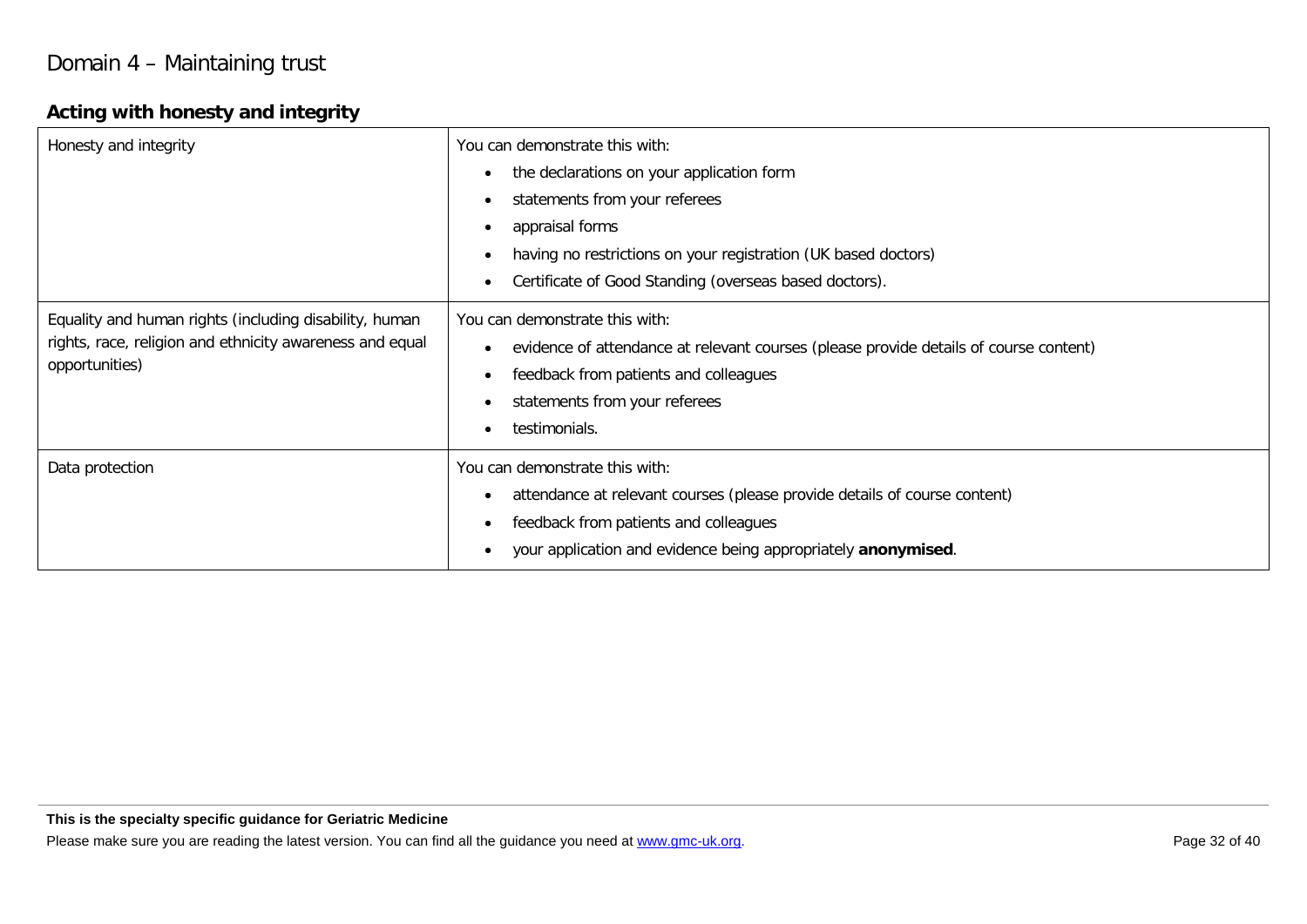## **Relationships with patients**

| Testimonials and letters from colleagues                                         | You may include "To whom it may concern letters".                                                                                                                |
|----------------------------------------------------------------------------------|------------------------------------------------------------------------------------------------------------------------------------------------------------------|
| All evidence in this area must be anonymised for<br>individual patient data.     |                                                                                                                                                                  |
| Thank you letters, cards from colleagues and patients                            |                                                                                                                                                                  |
|                                                                                  | Please provide photocopied pages of thank you cards.                                                                                                             |
| Please ensure that these are <b>anonymised</b> (for<br>individual patient data). |                                                                                                                                                                  |
| Complaints and responses to complaints                                           | This is to demonstrate how you handle complaints. Having a complaint made against you will not adversely influence<br>your application.                          |
| All evidence in this area must be anonymised for<br>individual patient data.     | You may include complaints received against the department within which you worked or one against a colleague<br>where you have been involved in the resolution. |
|                                                                                  | You may provide a reflective diary of how you would handle a hypothetical complaint.                                                                             |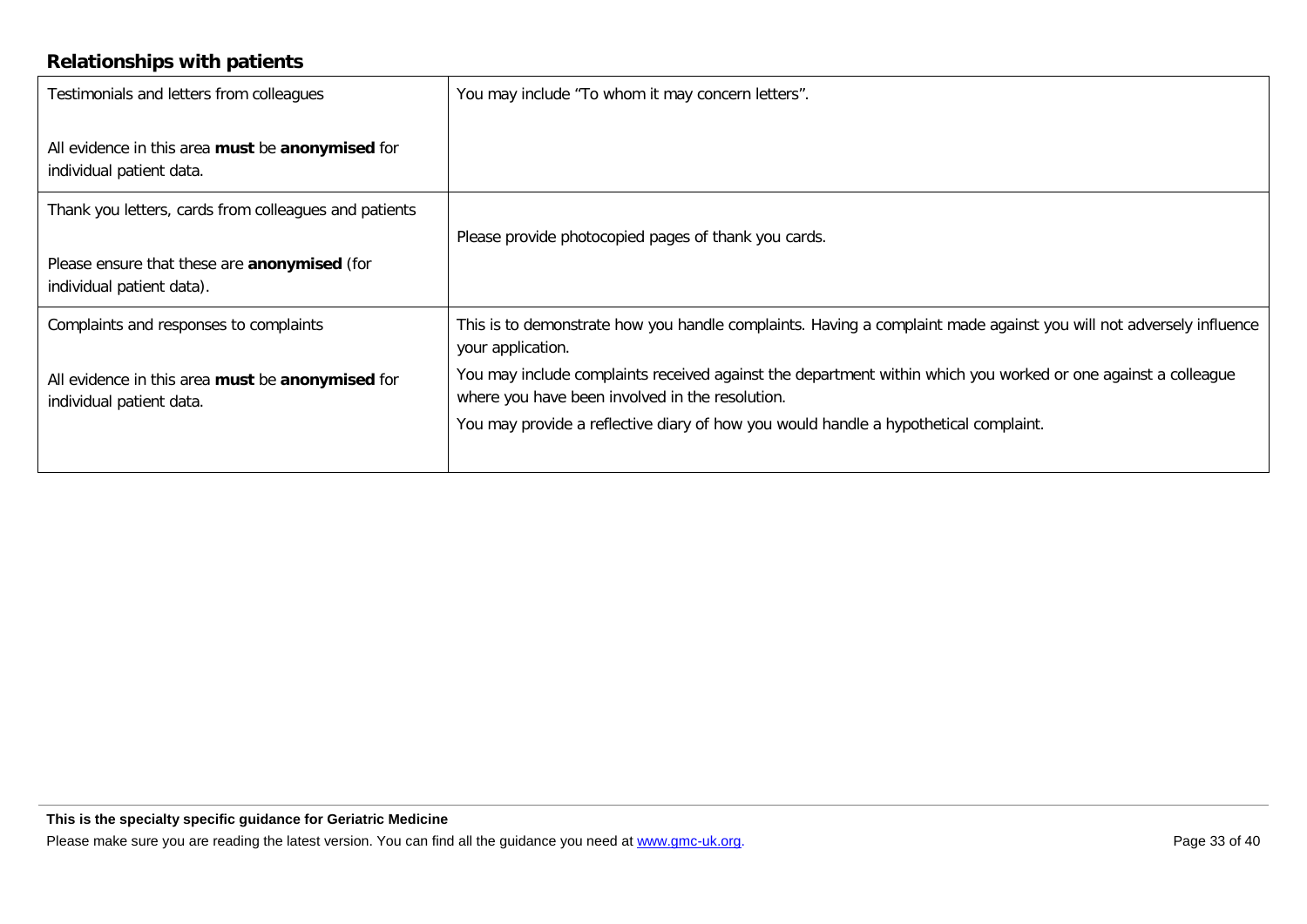#### <span id="page-33-0"></span>**Appendices**

When submitting your application you need to demonstrate that you have achieved competence in all the areas of the latest curriculum in Geriatric Medicine as well as competence across the GMC domains. These appendices are designed to help you demonstrate this as well as help the assessors evaluate your application. You will need to submit a copy of the completed appendices with your application. These need to be submitted after your CV in your evidence.

- Column 1 lists the competence required in the curriculum, which you need to provide evidence for
- Column 2 lists the GMC domain that this competence covers. You **must** provide evidence for the competency under the relevant domain/s highlighted in this column
- Column 3 lists the types of evidence that you can upload to demonstrate achievement of this competency. This list is not exclusive and other types of evidence can be used if appropriate
- Column 4 In this column you must write which section in your application this evidence can be found. Evidence relevant to more than one competency doesn't need to be provided twice but you must clearly cross reference this in the appendices

#### **APPENDIX A**

#### **Common competencies**

| <b>Common Competencies</b> | <b>GMC</b><br><b>DOMAIN</b> | Evidence that can be used to<br>demonstrate competency | Where in your submission is the<br>evidence for this competency?<br>(Give the section) |
|----------------------------|-----------------------------|--------------------------------------------------------|----------------------------------------------------------------------------------------|
| <b>History Taking</b>      |                             | Case histories                                         |                                                                                        |
|                            |                             | Rotas and timetables                                   |                                                                                        |
|                            |                             | Logbooks                                               |                                                                                        |
|                            |                             | Reflection                                             |                                                                                        |
|                            |                             | Correspondence                                         |                                                                                        |
|                            |                             | Referral letters                                       |                                                                                        |
|                            |                             | Patient lists and reports                              |                                                                                        |
|                            |                             | <b>CPD</b> certificates                                |                                                                                        |
|                            |                             | Audit/QI Projects                                      |                                                                                        |
|                            |                             | Assessments                                            |                                                                                        |
|                            |                             | <b>Testimonials</b>                                    |                                                                                        |

**This is the specialty specific guidance for Geriatric Medicine**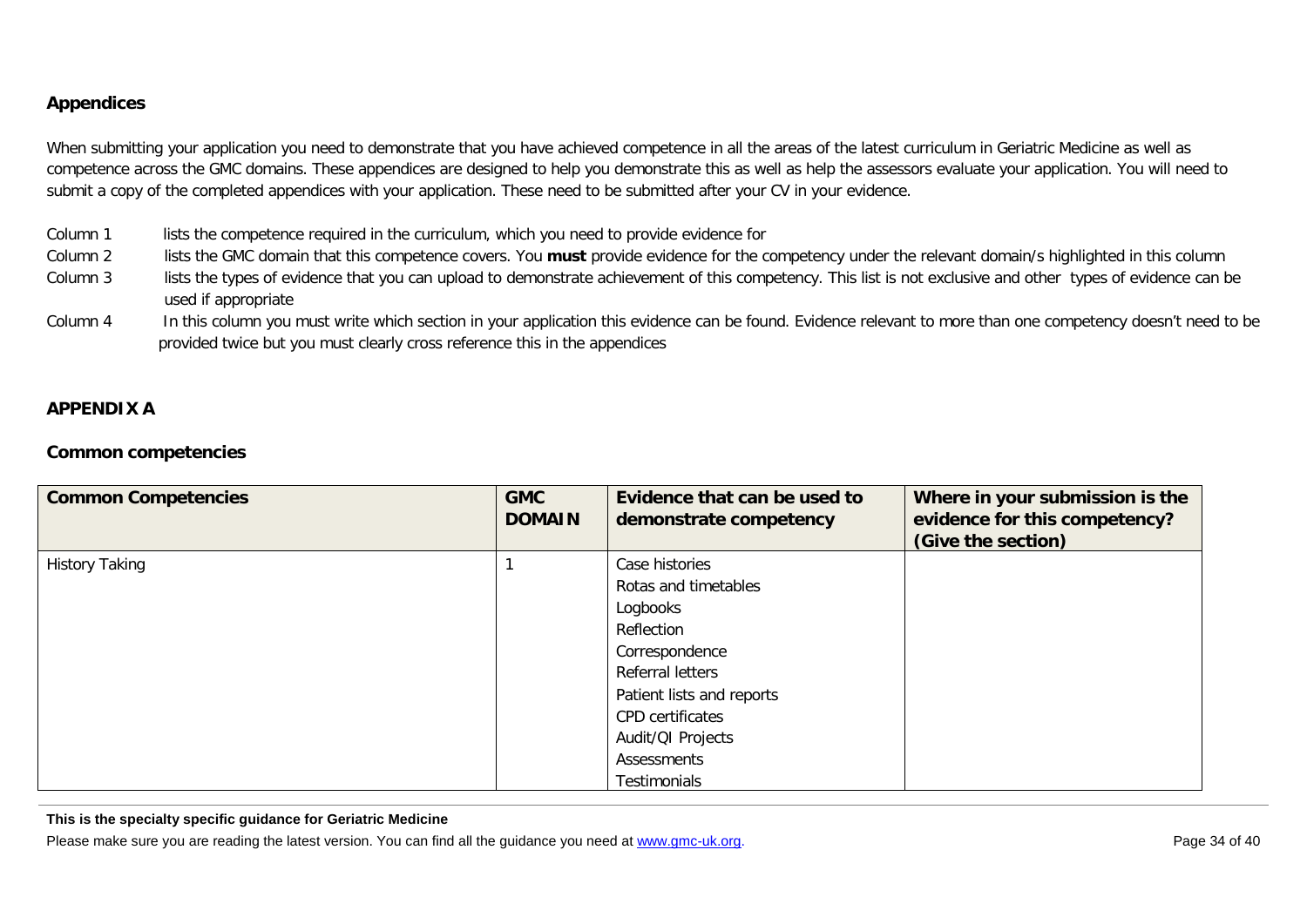|                                                                        |                | Structured reports<br>Qualifications<br>Appraisals<br>Full MRCP(UK)<br><b>SCE</b><br>Other                             |
|------------------------------------------------------------------------|----------------|------------------------------------------------------------------------------------------------------------------------|
| <b>Clinical Examination</b>                                            | 1              | As above                                                                                                               |
| Therapeutics and Safe Prescribing                                      | 1              | As above                                                                                                               |
| Time Management and Decision Making                                    | 1              | As above                                                                                                               |
| Decision Making and Clinical Reasoning                                 | $\mathbf{1}$   | As above                                                                                                               |
| The Patient as Central Focus of Care                                   | 1, 3, 4        | As above<br>Patient feedback                                                                                           |
| Prioritisation of Patient Safety in Clinical Practice                  | 1, 3, 4,       | As above                                                                                                               |
| Team Working and Patient Safety                                        | 1, 3, 4        | As above<br>Multisource feedback<br>Patient feedback                                                                   |
| Principles of Quality and Safety Improvement                           | 1,2            | As above                                                                                                               |
| <b>Infection Control</b>                                               | 1,2            | As above                                                                                                               |
| Managing Long-Term Conditions and Promoting Patient Self-<br>care      | 1,3            | As above                                                                                                               |
| Relationships with Patients and Communication within a<br>Consultation | 1, 3, 4        | As above<br>Appraisals<br><b>Assessments</b><br>Multisource feedback<br>Patient feedback<br>Structures report<br>Other |
| <b>Breaking Bad News</b>                                               | $\mathfrak{Z}$ | As above                                                                                                               |
| <b>Complaints and Medical Error</b>                                    | 2,3            | As above                                                                                                               |
| Communication with Colleagues and Cooperation                          | 1, 3, 4        | As above                                                                                                               |

**This is the specialty specific guidance for Geriatric Medicine**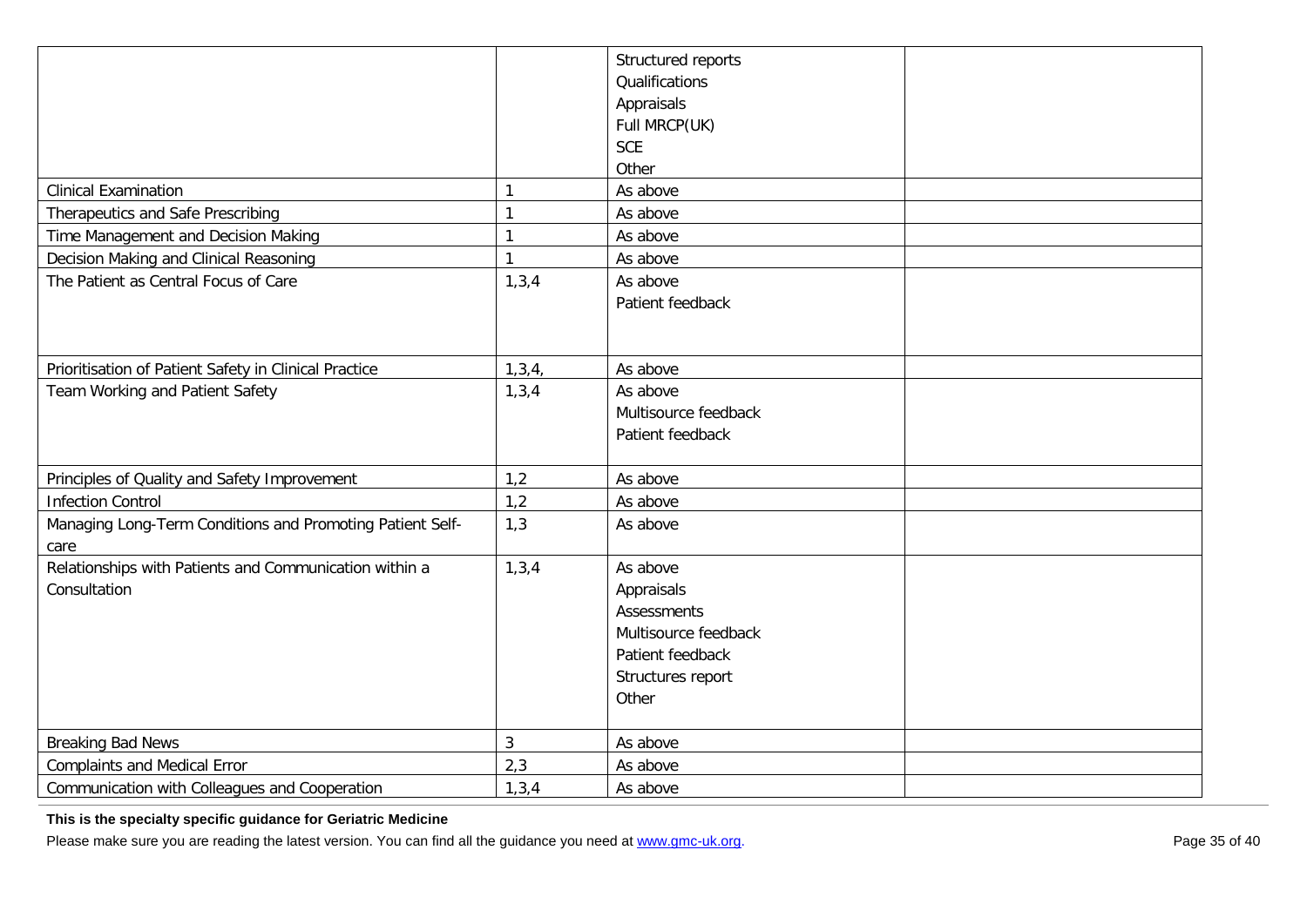|                                                                                                                     |                | Appraisals<br><b>Assessments</b><br>Multisource feedback<br>Patient feedback<br>Structures report<br>Other |
|---------------------------------------------------------------------------------------------------------------------|----------------|------------------------------------------------------------------------------------------------------------|
| Health Promotion and Public Health                                                                                  |                | As above                                                                                                   |
| Principles of Medical Ethics and Confidentiality                                                                    |                | As above                                                                                                   |
| Valid Consent                                                                                                       |                | As above                                                                                                   |
| Legal Framework for Practice                                                                                        |                | As above                                                                                                   |
| <b>Ethical Research</b>                                                                                             | $\overline{2}$ | As above                                                                                                   |
| <b>Evidence and Guidelines</b>                                                                                      | $\overline{2}$ | As above                                                                                                   |
| Audit                                                                                                               | $\overline{2}$ | As above                                                                                                   |
| Teaching and Training                                                                                               |                | As above                                                                                                   |
| Personal Behaviour                                                                                                  | 4              | As above                                                                                                   |
| Management and NHS Structure                                                                                        | 1,3            | As above<br>Teaching<br>Meeting attendance<br>Appraisals<br>Other                                          |
| Evaluating Performance and Developing and Leading Services<br>(with Special Reference to Services for Older People) | 1,3            | As above                                                                                                   |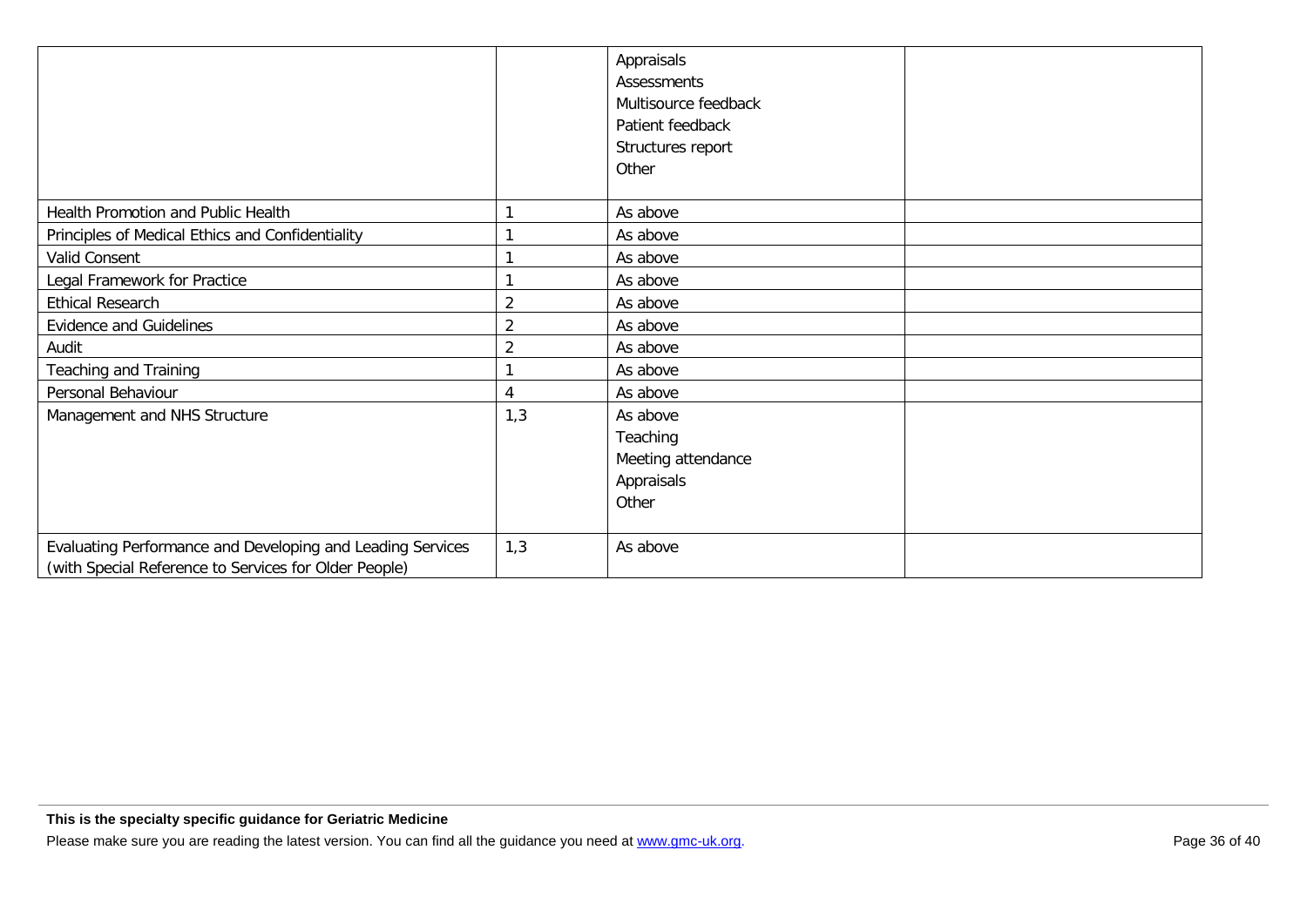#### <span id="page-36-0"></span>**APPENDIX B**

### **Core curriculum grids**

| Core curriculum grids                     | <b>GMC</b><br><b>DOMAIN</b> | Evidence that can be used to<br>demonstrate competency | Where in your submission is the<br>evidence for this competency?<br>(Give the section) |
|-------------------------------------------|-----------------------------|--------------------------------------------------------|----------------------------------------------------------------------------------------|
| <b>Comprehensive Geriatric Assessment</b> |                             | Case histories                                         |                                                                                        |
|                                           |                             | Rotas and timetables                                   |                                                                                        |
|                                           |                             | Logbooks                                               |                                                                                        |
|                                           |                             | Reflection                                             |                                                                                        |
|                                           |                             | Correspondence                                         |                                                                                        |
|                                           |                             | Referral letters                                       |                                                                                        |
|                                           |                             | Patient lists and reports                              |                                                                                        |
|                                           |                             | <b>CPD</b> certificates                                |                                                                                        |
|                                           |                             | Audit/QI Projects                                      |                                                                                        |
|                                           |                             | Assessments                                            |                                                                                        |
|                                           |                             | Testimonials                                           |                                                                                        |
|                                           |                             | Structured reports                                     |                                                                                        |
|                                           |                             | Qualifications                                         |                                                                                        |
|                                           |                             | Full MRCP(UK)                                          |                                                                                        |

**This is the specialty specific guidance for Geriatric Medicine**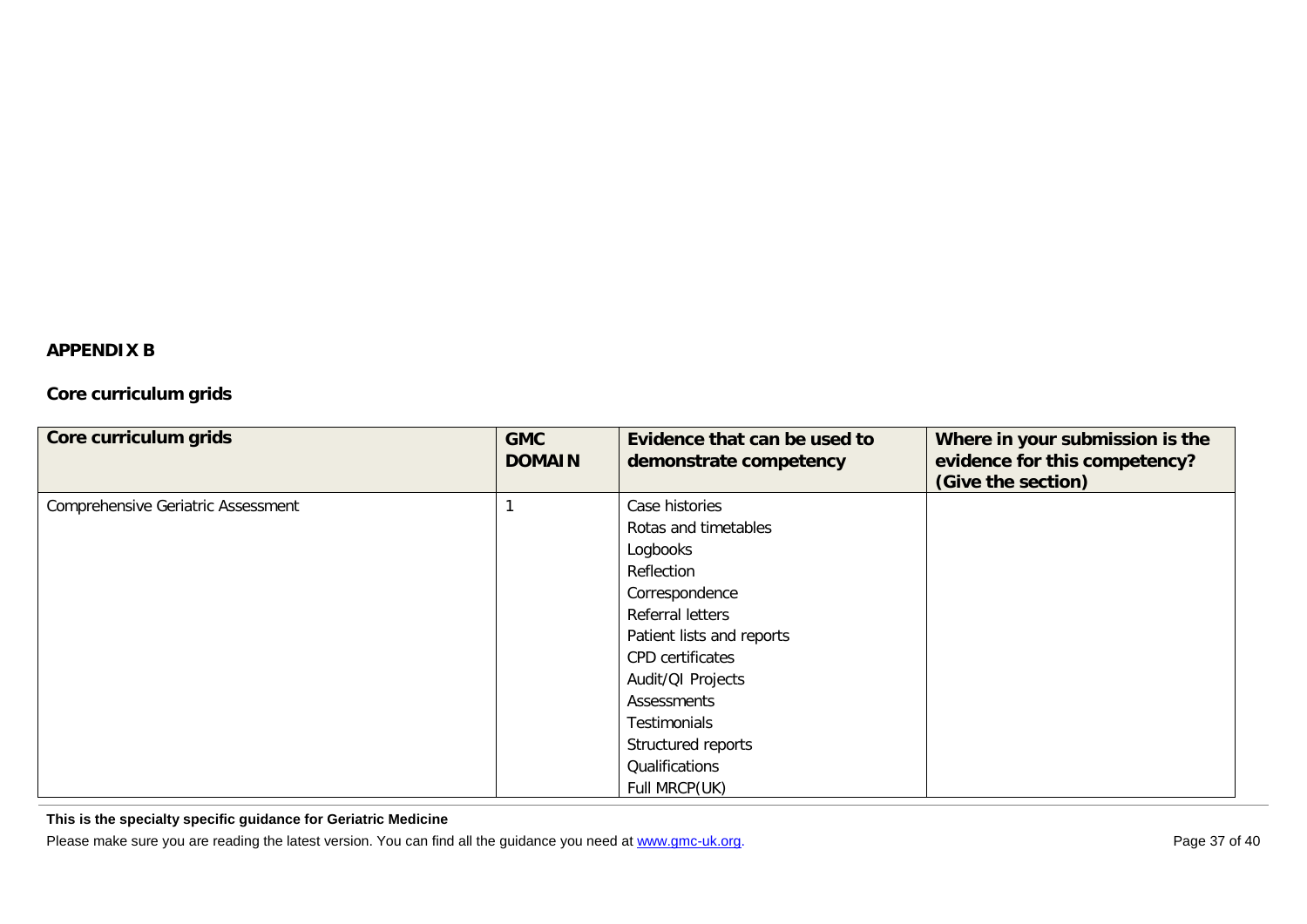|                                                            |     | <b>SCE</b>         |  |
|------------------------------------------------------------|-----|--------------------|--|
|                                                            |     | Other              |  |
| Diagnosis and Management of Acute Illness                  |     | As above           |  |
| Diagnosis and Management of Chronic Disease and Disability |     | As above           |  |
| Rehabilitation and Multidisciplinary Team Working          | 3   | As above           |  |
|                                                            |     | Meeting attendance |  |
|                                                            |     | Meeting minutes    |  |
|                                                            |     | Appraisal          |  |
|                                                            |     | Other              |  |
| Planning Transfers of Care, Including Discharge            | 1,3 | As above           |  |
| Delirium                                                   |     | As above           |  |
| Dementia                                                   |     | As above           |  |
| Continence                                                 |     | As above           |  |
| Falls                                                      |     | As above           |  |
| Poor Mobility                                              |     | As above           |  |
| Nutrition                                                  |     | As above           |  |
| <b>Tissue Viability</b>                                    |     | As above           |  |
| <b>Movement Disorders</b>                                  |     | As above           |  |
| Community Practice Including Continuing, Respite and       |     | As above           |  |
| Intermediate Care                                          |     |                    |  |
| Orthogeriatrics                                            |     | As above           |  |
| Psychiatry of Old Age                                      |     | As above           |  |
| Palliative Care                                            |     | As above           |  |
| Care of Older People living with Frailty                   |     | As above           |  |
| Stroke Care                                                |     | As above           |  |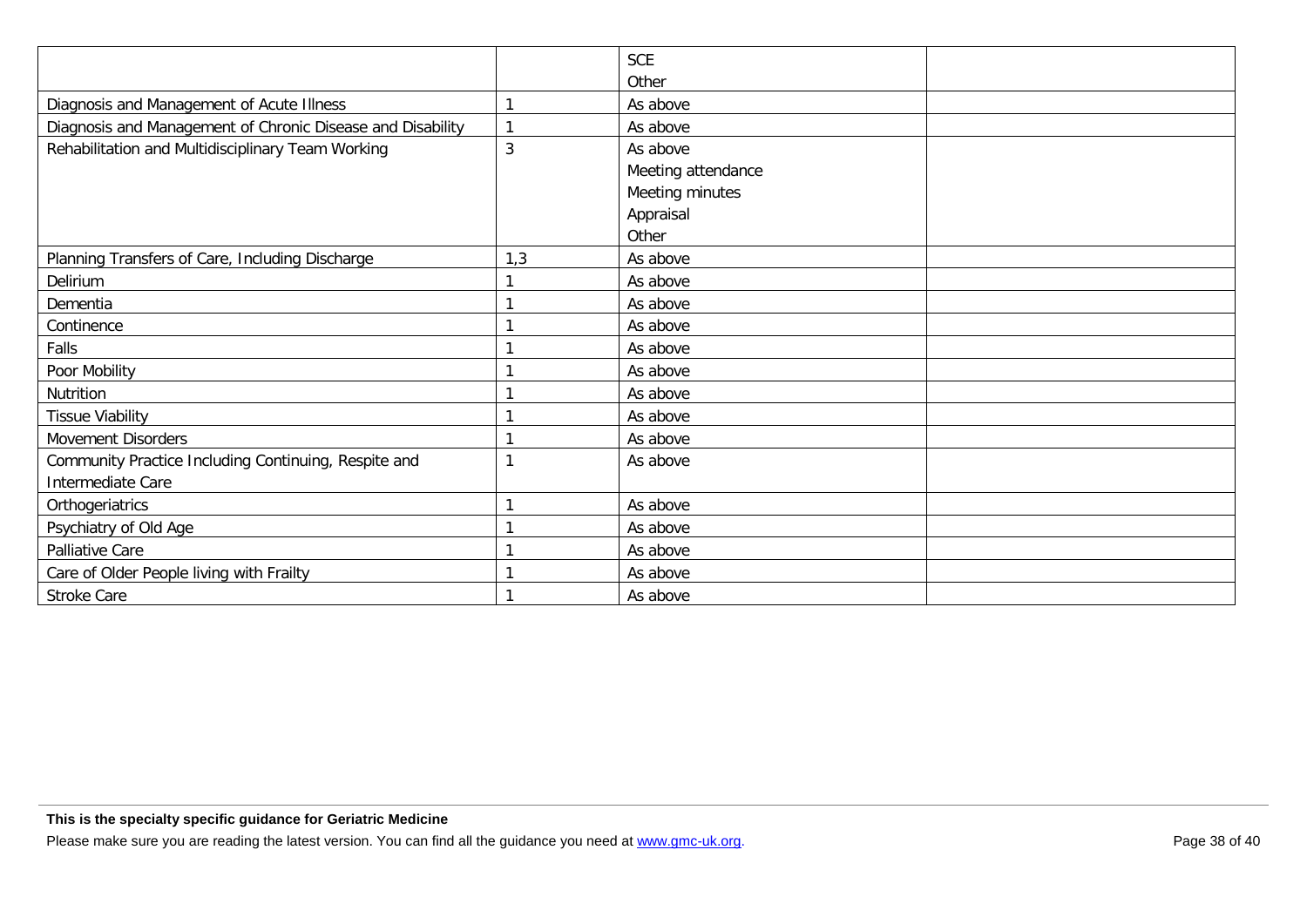### <span id="page-38-0"></span>**APPENDIX C**

### **Optional Higher Level Curriculum**

| <b>Optional Higher Level Curriculum</b> | <b>GMC</b><br><b>DOMAIN</b> | Evidence that can be used to<br>demonstrate competency | Where in your submission is the<br>evidence for this competency?<br>(Give the section) |
|-----------------------------------------|-----------------------------|--------------------------------------------------------|----------------------------------------------------------------------------------------|
| Falls and Syncope                       |                             | Case histories                                         |                                                                                        |
|                                         |                             | Rotas and timetables                                   |                                                                                        |
|                                         |                             | Logbooks                                               |                                                                                        |
|                                         |                             | Reflection                                             |                                                                                        |
|                                         |                             | Correspondence                                         |                                                                                        |
|                                         |                             | Referral letters                                       |                                                                                        |
|                                         |                             | Patient lists and reports                              |                                                                                        |
|                                         |                             | <b>CPD</b> certificates                                |                                                                                        |
|                                         |                             | Audit/QI Projects                                      |                                                                                        |
|                                         |                             | Assessments                                            |                                                                                        |
|                                         |                             | Testimonials                                           |                                                                                        |
|                                         |                             | Structured reports                                     |                                                                                        |
|                                         |                             | Qualifications                                         |                                                                                        |
|                                         |                             | Full MRCP(UK)                                          |                                                                                        |

**This is the specialty specific guidance for Geriatric Medicine**